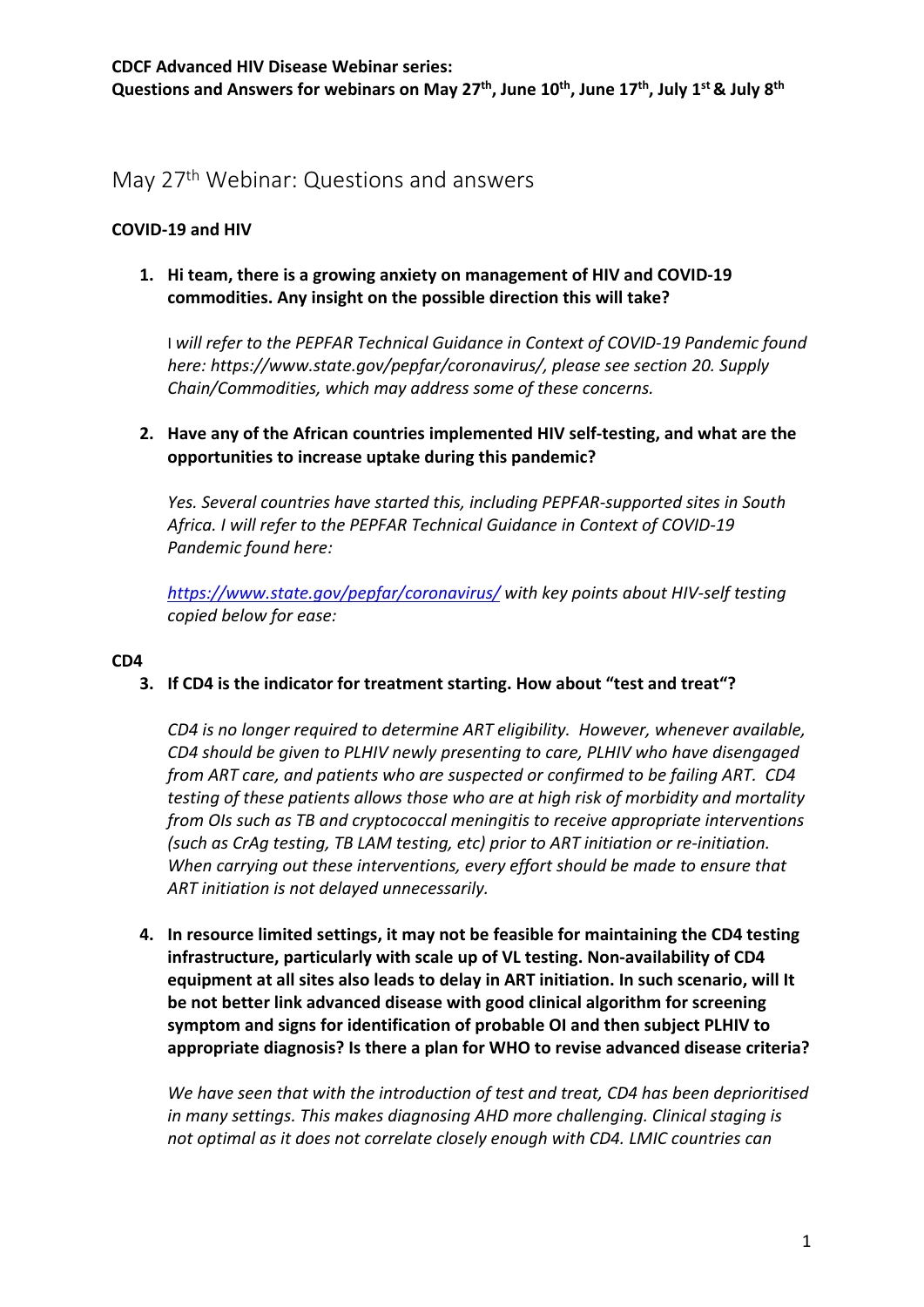Questions and Answers for webinars on May 27<sup>th</sup>, June 10<sup>th</sup>, June 17<sup>th</sup>, July 1<sup>st</sup> & July 8<sup>th</sup>

 *diagnose advanced disease, and many still do, by ensuring access to the CD4 in the following situations:* 

- At initiation of ART
- After disengaging from care
- For patients failing treatment clinically or virologically

a clinical stage 3 or 4 illness, as well as any hospitalized PLHIV, regardless of CD4. These approaches could be considered in scenarios where there is no access to CD4. *Some countries now allow for CrAg testing and TB LAM testing of patients who have*  However, the full benefit of these interventions will not be realized in the absence of *CD4 testing.* 

## **5. Will Visitect CD4 strips going to make CD4 POC instruments redundant in future?**

*The Visitect CD4 will hopefully expand overall access to CD4 testing (and package of care interventions) by making testing more feasible at facilities or clinics which currently have no ready access to CD4. However, this does not mean that existing CD4 platforms that are in place will be made redundant. POC CD4 tests which provide a numerical result continue to play an important role in general HIV clinical decision-making.* 

## **6. Do the patients that have the POC CD4 done still need a lab test done or does the facility use the result <200 to request CrAg test**

 *dipstick appears to have good sensitivity and specificity. Ideally, a result of '<200' This would likely be dependent on country-specific recommendations. The POC CD4 would indicate a patient for downstream testing with CrAg (and TB LAM depending on symptom criteria) regardless of lab CD4 result. However, since the sensitivity of the POC test is not perfect, there could be value in performing a CD4 lab test for patients with a POC result '>200', where resources allow. Ongoing operational studies are looking into the ideal integration of the POC CD4 dipstick within existing CD4/lab environments.* 

#### **TB LAM**

## **1. Is it possible to have a Positive TB LAM test and when the GeneXpert test is negative?**

*Yes. The TB LAM test can be positive even when GeneXpert is negative (or when GeneXpert cannot be done). This is because the TB LAM can also detect extrapulmonary TB, which can be missed by sputum based GeneXpert testing.* 

**2. To make a case for countries to invest in TB LAM test, is there any evidence coming up on use of LAM in non-PLHIV populations, such as other immunocompromised patients, diabetics etc?**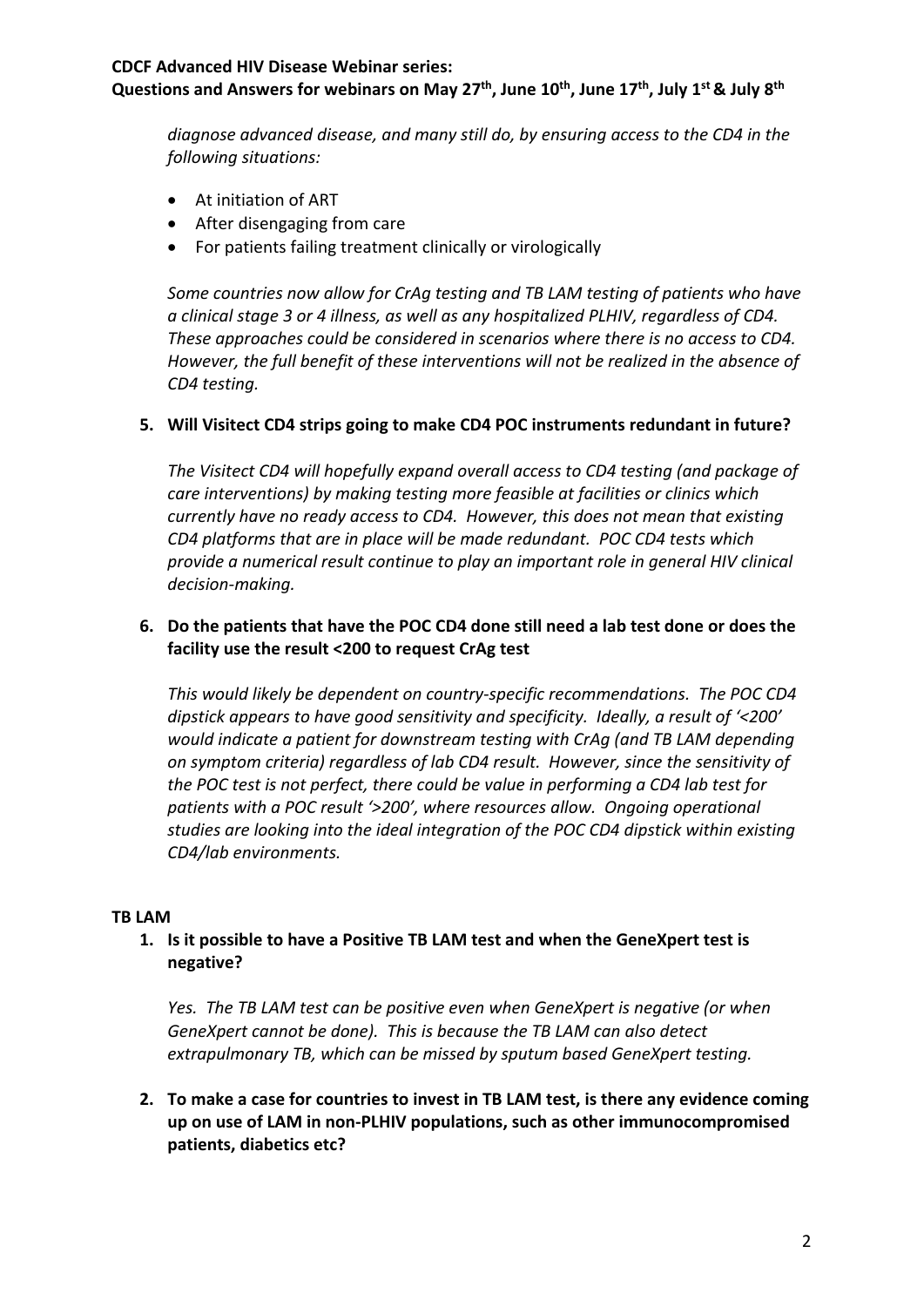Questions and Answers for webinars on May 27<sup>th</sup>, June 10<sup>th</sup>, June 17<sup>th</sup>, July 1<sup>st</sup> & July 8<sup>th</sup>

 Not that we are aware of. Currently WHO recommendations for use are specific to HIV-positive patients.

# **3. Paediatric TB diagnosis still remains a challenge. Is there a role for use of TB LAM for non-sputum samples for this age?**

 Yes. TB LAM is recommended for use for PLHIV with advanced HIV disease (and certain symptom and clinical criteria) regardless of age. Please refer to WHO guidelines for specific recommendations:

https://www.who.int/tb/publications/2019/diagnose\_tb\_hiv/en/

## **4. For the LF-LAM assay, are there any interfering substances in urine that may affect the result of the test and does it detect pulmonary or extrapulmonary TB?**

 even when used alongside sputum sample based methods of diagnosis. The urinary TB LAM test detects both pulmonary and extra pulmonary TB, with its ability to detect the latter contributing to a considerable increase in diagnostic yield

[https://www.ncbi.nlm.nih.gov/pmc/articles/PMC5359871/](https://www.ncbi.nlm.nih.gov/pmc/articles/PMC5359871)

It is reported that the anti-LAM antibody, used in the urinary TB LAM test, can undergo cross reaction with some other bacteria, including actinobacteria, candida and non-Tb mycobacteria species, were these to have contaminated the urine.

<https://www.ncbi.nlm.nih.gov/pmc/articles/PMC5427318/>

- **5. Are there any validations done on TB LAM in children 14 years and below?**  Yes. Data from these studies is referenced in the latest WHO TB LAM guidelines: https://www.who.int/tb/publications/2019/diagnose\_tb\_hiv/en/
- **6. I think that the diagnosis of DR-TB will be badly impacted by COVOD 19, the transmission will increase and we will have more patients with DR-TB in the coming year especially the HIV positive patients. What do you think about this statement?**

decreasing in some countries due to the COVID-19 pandemic. Data presented during the webinar series has indicated that routine TB testing is

decreasing in some countries due to the COVID-19 pandemic.<br>Drug resistant TB may develop in a person being treated for TB whose drugs are misused or mismanaged, or who cannot finish their course of treatment. There are some indications of individuals not collecting anti tuberculous medication due to lockdown and so it is possible that this could contribute to an increase in DRTB.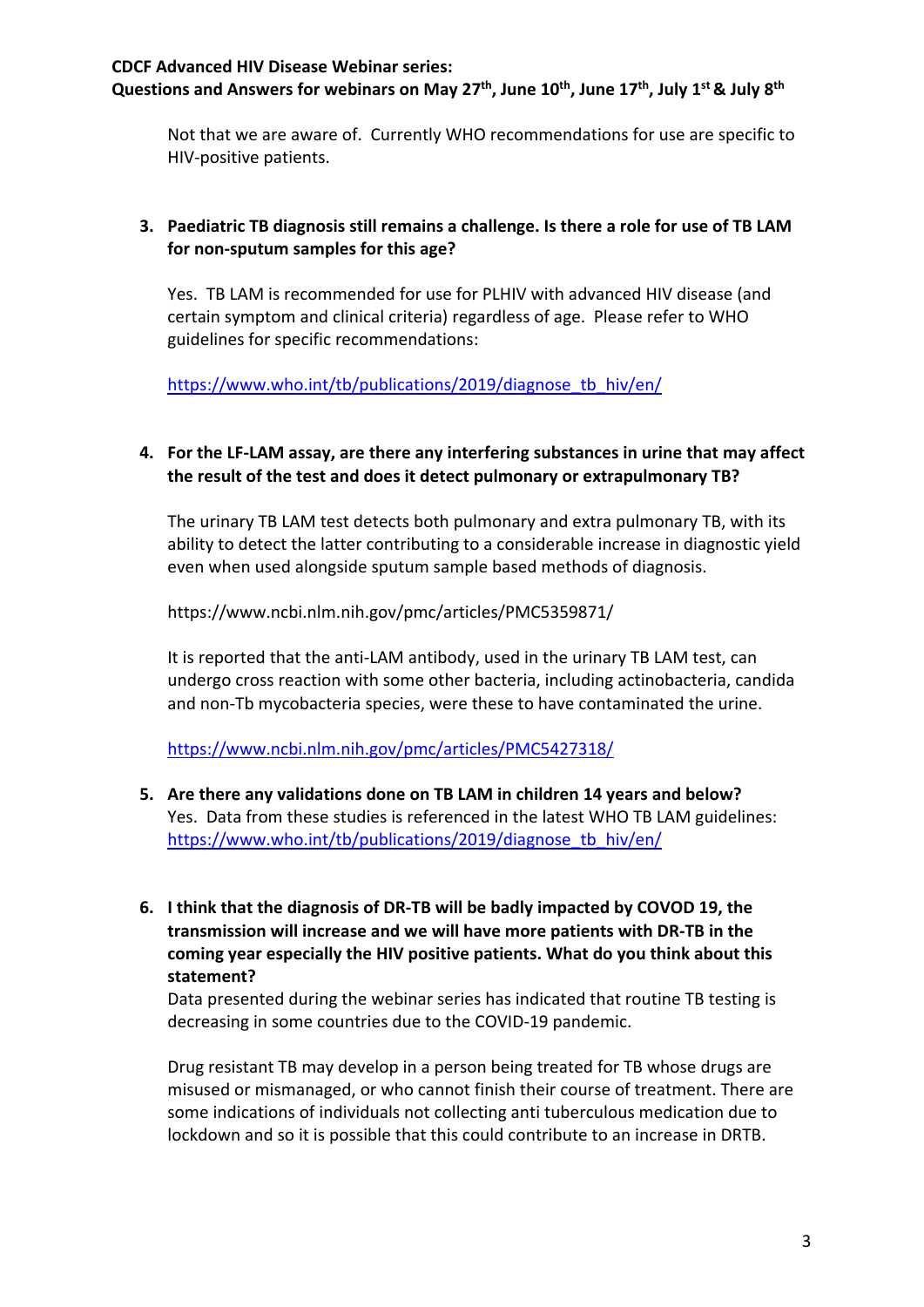Questions and Answers for webinars on May 27<sup>th</sup>, June 10<sup>th</sup>, June 17<sup>th</sup>, July 1<sup>st</sup> & July 8<sup>th</sup>

The other main way developing drug resistant TB is being infected by a person who already has drug resistant TB.

<https://www.who.int/tb/areas-of-work/drug-resistant-tb/xdr-tb-faq/en>/

# **CrAg**

**1. If I am in a setting where I can't access CrAg kits, my patient has severe headache...bit cannot understand their CD4s due to stock outs…what should I do? Try them for CM or refer for CD4 and/ CRAG?** 

If you suspect CM in the absence of CrAg LFA, you can still perform a lumbar puncture followed by India ink testing of the CSF for evidence of cryptococcus. If detected, this patient should be initiated on CM treatment immediately. However, this test has relatively low sensitivity. So if you do not detect evidence of CM, you could consider placing the patient on high-dose fluconazole treatment and referring for a CrAg test (on blood or CSF) if this is available at another facility. Subsequent treatment decisions could then be based on the result of the CrAg test.

**2. Diana asking; in cases where one is unable to do LP due to financial constraints of the patient but with a positive serum CrAg with no signs and symptoms of CCM, what can be the way forward?** 

any symptoms of CM arise the patient should report back to the facility immediately. When an LP is not possible, CrAg-positive patients without symptoms of CCM should be placed on pre-emptive fluconazole treatment. Since CM is not ruled out by the absence of symptoms, this patient should remain in contact with the clinician, and if If LP is still not possible, then the clinician could diagnose and treat for CM based on the positive serum CrAg and presence of symptoms.

# **Why isn't TB LAM recommended for non-symptomatic outpatients with CD4 between 100-200? Because we know that TB symptom screening is poorly implemented in many settings...**

 between 100-200), so the GDG decided not to recommend in that subgroup. That being said, I believe some funders are moving ahead with <200 for all PLHIV to align Essentially, sensitivity was higher for <100 than <200 (due to lower sensitivity with the AHD package.

# **Will PEPFAR be also supporting CD4 testing for baseline and not just for people who will have dropped out and returned to care??**

From COP 20 guidance, we have expanded CD4 testing. This is from p.282

*"Viral load testing remains the primary method used to monitor the effect of therapy. CD4 testing is supported by PEPFAR in select settings (e.g., at referral facilities) to identify individuals with advanced HIV disease. It is not to be used for determining*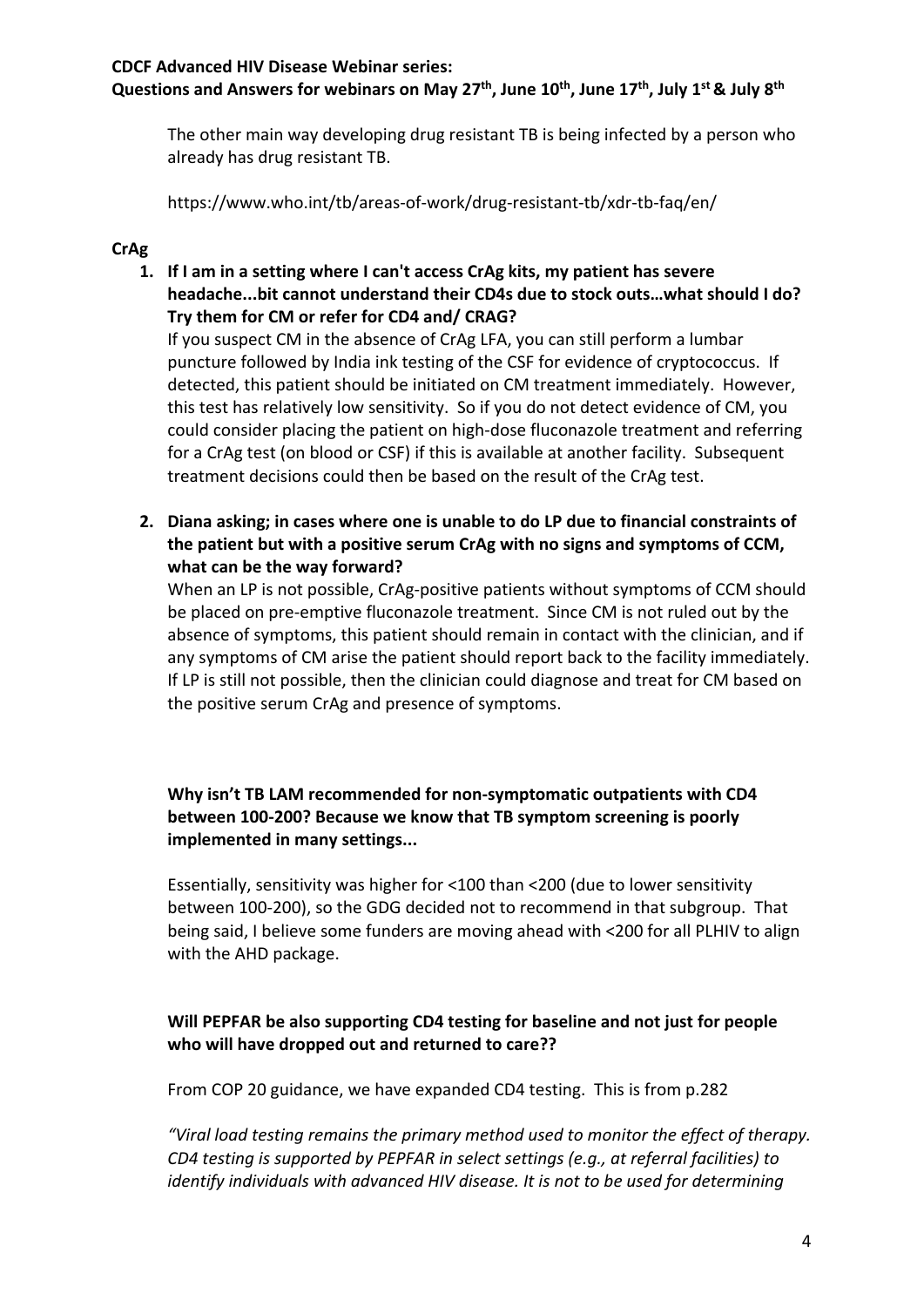Questions and Answers for webinars on May 27<sup>th</sup>, June 10<sup>th</sup>, June 17<sup>th</sup>, July 1<sup>st</sup> & July 8<sup>th</sup>

*eligibility for ART or monitoring response to ART. Individuals ages 5 years and older who have persistent documented viremia despite ART may have a CD4 performed in order to identify those who would benefit from the recommended package for advanced disease. Patients initiating care in geographic regions or populations where the suspected or documented prevalence of patients presenting or re-presenting with advanced disease is >15% either overall or in specific age or risk group may also have a CD4 at initiation of therapy. Finally, if surveillance or public health investigation indicates disproportionately high morbidity or mortality among PLHIV in specific SNUs or populations, or for sites meeting the above criteria of >15% of the population presenting with advanced HIV disease, CD4 testing may be warranted. OU teams should budget for CD4 testing support at high volume facilities implementing advanced disease treatment models.* 

WHO  $-$  this new test can be used as POC or as a near POC test. OU teams supporting *In addition to centralized CD4 testing, instrument-based point- of-care (POC) testing (e.g., PIMA or Presto) there is an inexpensive, lateral flow CD4 assay that identifies individuals with a CD4 less than 200 cells/mm3 that may be used in the identification of patients with advanced disease when it becomes available and is prequalified by CD4 testing should work to optimize their testing networks (if not yet done) to ensure appropriate procurement and placement of conventional, near POC and POC tests, using reagent rental or all-inclusive approaches, as available. Optimization activities should be completed in a step-wise manner and may include: health facility and test location inventories, patient and testing volumes, geospatial maps and/ or calculations of national and subnational test demand versus existing and/ or projected capacity. Priority should be given to testing in conjunction with clinical settings where there is access to the services needed to provide care for individuals with advanced disease."* 

## **You mentioned the CrAg SQ and am wondering if you see value in using it at PHC level (because the patient is referred either way to secondary/tertiary facilities for LP and or high dose amphotericin B treatment)?**

Yes there could be added value of the SQ titre test at the PHC level. In settings where LPs are not available, or are not carried out (for example due to lack of consent), a high titre SQ result could allow the clinician to know that a patient is at high risk of CM and needs immediate assessment and likely CM treatment, even if that patient is asymptomatic or pauci-symptomatic. In situations where CrAgpositive patients have to be referred elsewhere for LP and potential CM treatment, a titre result could allow clinicians at the referral site to make a treatment decision even if the LP is not done. Additionally, CrAg titre is associated with worse outcomes even in patients who are CSF-CrAg-negative at enrolment and so a clinician may still consider a high titre patient who is CSF-negative for CM treatment, especially if the patient has symptoms of CM.

# **Could you give an example of evaluations that can be done remotely and how this can be achieved in settings in low- and middle-income countries?**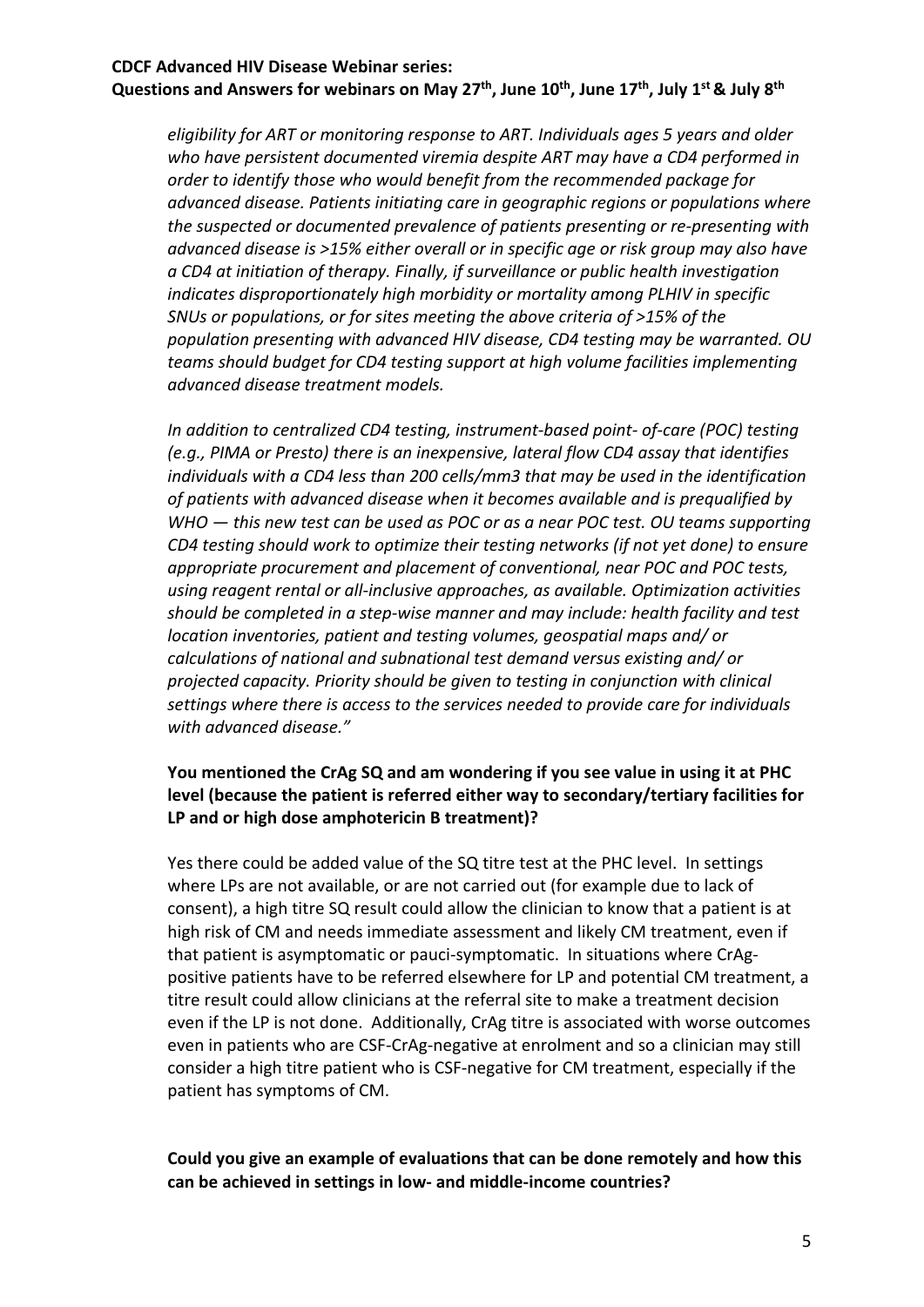Questions and Answers for webinars on May 27<sup>th</sup>, June 10<sup>th</sup>, June 17<sup>th</sup>, July 1<sup>st</sup> & July 8<sup>th</sup>

dipstick may allow for more decentralized implementation of these interventions. The CrAg LFA and urine TB LAM tests are rapid tests that can be done at the point of care without need for cold chain. This means that they could theoretically be done at almost any level of care, regardless of the facility capacity. Historically, CD4 testing has been the limiting factor in the testing algorithm, as conventional CD4 testing tends to be available only at larger facilities. However, the new POC CD4 Availability of treatment for TB or cryptococcal antigenemia and/or CM must also be taken into account when considering using these tests at remote or lower level health facilities.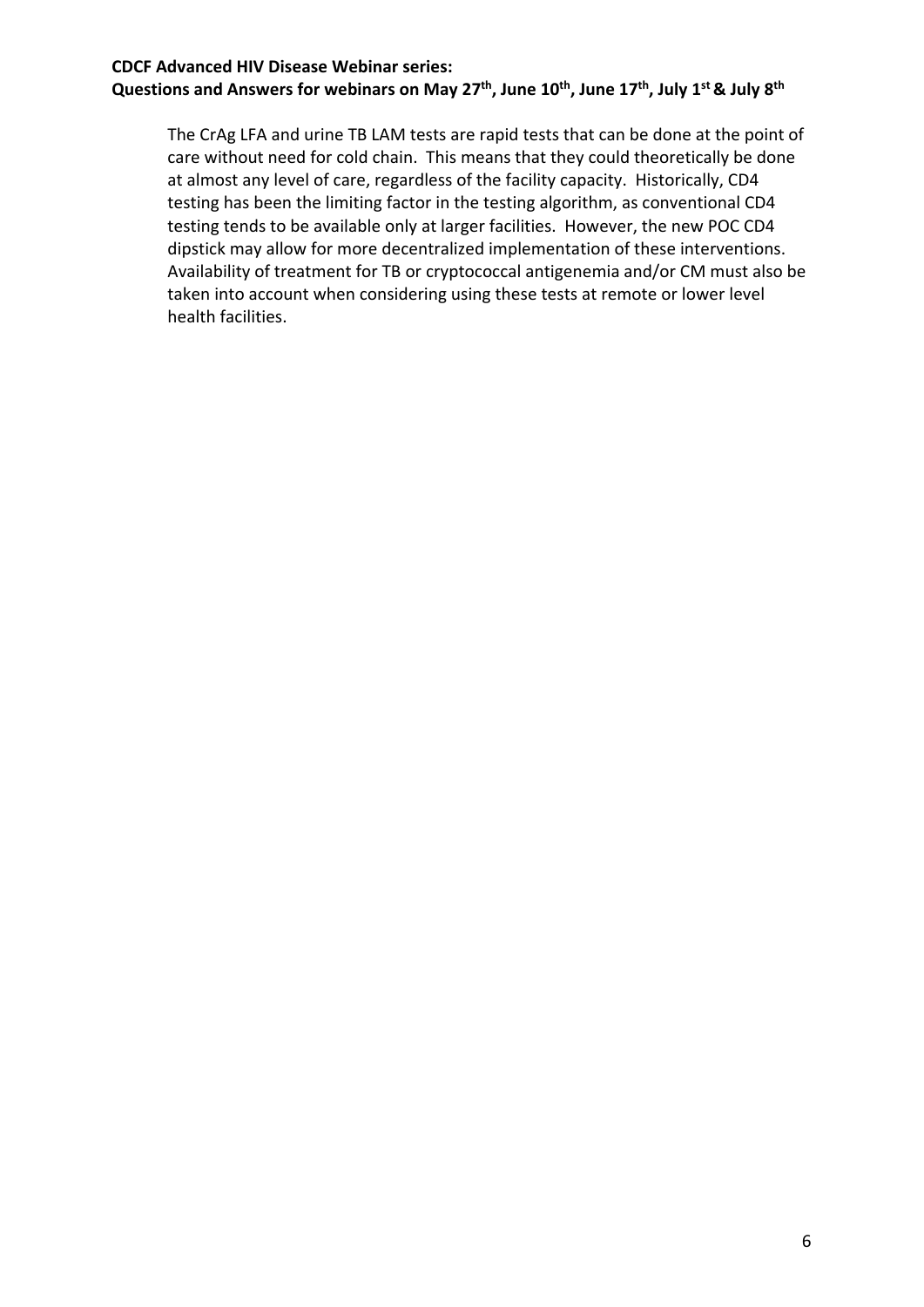# June 10th Webinar: Questions and answers

 *referenced in relation to people with HIV and TB having a higher risk of death from COVID 19 There were a number of questions in the June 10th Q&A in relation to data which was than those without HIV, those questions are all addressed in the July 1st webinar, which can remains available to view on line.* 

## **How should we manage patients with both TB and COVID 19?**

 *We have outlined below the current advice from WHO on this topic which states that:* 

 *"In most cases tuberculosis (TB) treatment is not different in people with or without COVID-*19 infection.

the development of drug-resistance. *19 infection. Experience on joint management of both COVID-19 infection and TB remains limited. However, suspension of TB treatment in COVID-19 patients should be exceptional. TB preventive treatment, treatment for drug-susceptible or drug-resistant TB disease should continue uninterrupted to safeguard the patient's health, reduce transmission and prevent* 

*While treatment trials are ongoing, no medication is currently recommended for COVID-19 and therefore no cautions on drug-drug interactions are indicated at present. TB patients on treatment should nonetheless be asked if they are taking any medicines, including traditional cures, that may interact with their medication.* 

disrupted during the COVID-19 response. *Effective treatments to prevent TB and to treat active TB have been scaled up and are in use worldwide. The risk of death in TB patients approaches 50% if left untreated and may be higher in the elderly or in the presence of comorbidity. It is critical that TB services are not* 

Gathering evidence as this pandemic unfolds will be very important, while upholding the *norms of professional conduct and patient confidentiality when handling clinical details."* 

#### <https://www.who.int/news-room/q-a-detail/tuberculosis-and-the-covid-19-pandemic>

#### **Any low cost ways to detect cryptococcal meningitis different from the conventional CSF analysis?**

*The Cryptococcal antigen lateral flow assay can be used on blood or CSF samples and represents an affordable and straightforward way to diagnose cryptococcal meningitis. The approach to diagnosis currently recommended by WHO, according to context, is as follows:* 

*A. In settings with ready access to and no contraindication for lumbar puncture:* 

*i) If both access to a cryptococcal antigen assay (either lateral flow assay or latex agglutination assay) and rapid results (less than 24 hours) are available:* 

*Lumbar puncture + rapid CSF cryptococcal antigen assay is the preferred*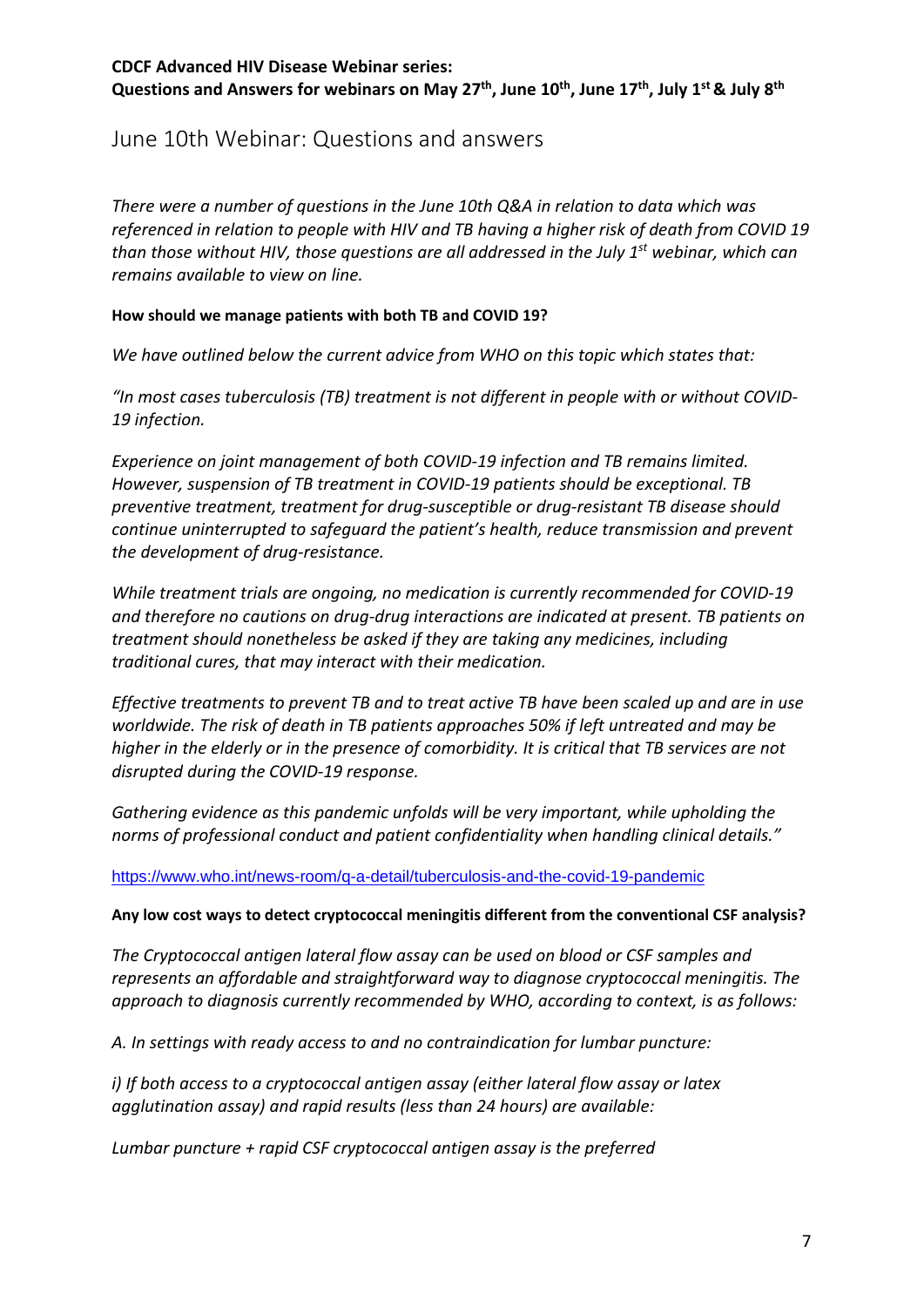Questions and Answers for webinars on May 27<sup>th</sup>, June 10<sup>th</sup>, June 17<sup>th</sup>, July 1<sup>st</sup> & July 8<sup>th</sup>

*diagnostic approach.* 

*ii) If access to a cryptococcal antigen assay is not available and/or rapid results are not available:* 

*Lumbar puncture + CSF India ink test examination is the preferred diagnostic approach.* 

*In settings without immediate access to lumbar puncture or when lumbar puncture is clinically contraindicated:* 

*i) If both access to a cryptococcal antigen assay and rapid results (less than 24 hours) are available: Rapid serum, plasma, or whole blood cryptococcal antigen assays are the preferred diagnostic approaches.* 

*ii) If a cryptococcal antigen assay is not available and/or rapid access to results is not ensured:Prompt referral for further investigation and treatment as appropriate.* 

*[https://www.who.int/hiv/pub/guidelines/cryptococcal-disease/en/](https://www.who.int/hiv/pub/guidelines/cryptococcal-disease/en)* 

#### **How are we planning to manage TB in low developed countries where resources are have been diverted to COVID?**

*As lockdowns ease in many settings active efforts to detect OIs that may have been missed should be instituted. Integrated diagnostic algorithms for TB and COVID diagnosis; with those presenting to COVID services tested for TB, and vice-versa, in line with WHO guidance* 

*<https://www.euro.who.int/en/health-topics/communicable>diseases/tuberculosis/publications/2020/rapid-communication-on-the-role-of-thegenexpert-platform-for-rapid-molecular-testing-for-sars-cov-2-in-the-who-european-region-2020.* 

#### **How should we manage cryptococcal meningitis patients who also have COVID 19?**

*While we are not aware of any specific evidence in the management of cryptococcal disease and COVID coinfection, it is important to remember that cryptococcal disease is fatal without appropriate prompt treatment and the presence of suspected or confirmed COVID infection should not delay or impair management of cryptococcal disease. That management should be carried out in hospital and using the best regimes available.* 

#### **Access to CrAg in Low income countries**

 a dozen countries now implementing or planning to implement some level CrAg screening as part of routine HIV programming. Access to cryptococal antigen tests is improving across much of sub-Saharan Africa, with more than

#### **<https://www.tandfonline.com/doi/full/10.1080/14787210.2020.1785871>**

 For those interested in discussing routine CrAg screening programs, you may contact [Noq1@cdc.gov.](mailto:Noq1@cdc.gov)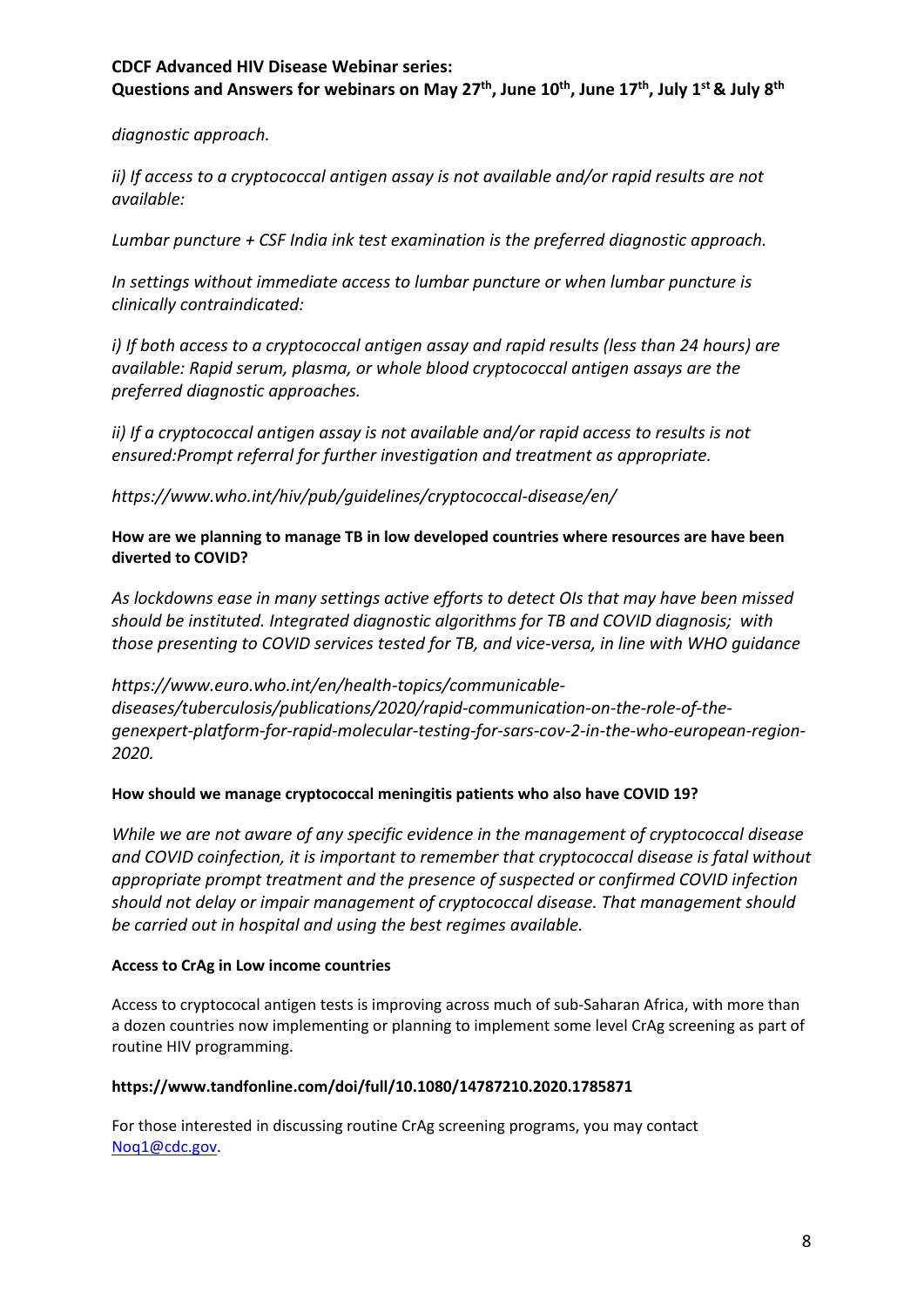Questions and Answers for webinars on May 27<sup>th</sup>, June 10<sup>th</sup>, June 17<sup>th</sup>, July 1<sup>st</sup> & July 8<sup>th</sup>

#### **Can you outline any issues in terms of 5FC supply delays?**

*While some manufacturers have been impacted by lockdown, it is possible to place orders for flucytosine now and we recommend reviewing the information notes that the relevant manufacturers have shared.* 

#### *[Mylan information note](https://iecho.unm.edu/sites/unm/download.hns?i=26093)*

#### **Are there combination diagnostics for SARS-CoV and TB?**

*There is no combination diagnostic currently available although there is a gene-x-pert cartridge that can be used to test for SARS-CoV-2, the virus that causes COVID-19. This cartridge can be use in the same machines used to test for TB.* 

#### **How has COVID 19 impacted diagnosis of AHD?**

*TB case-finding already appears to be suffering. Reports from India suggest an 80% decline in daily TB notifications during the lockdown period compared to the average daily notifications:* 

#### [http://www.stoptb.org/news/stories/2020/ns20\\_014.html](http://www.stoptb.org/news/stories/2020/ns20_014.html)

*In South Africa, there has been a 48% reduction in TB Gene Xpert tests conducted and a 33% decline in positives identified in the 5 weeks following national lockdown on March 27th, compared to the 7 weeks prior. The national institute for communicable disease attribute this primarily to restricted movement and care seeking, given that testing capacity was said to have remained largely intact* 

<https://www.nicd.ac.za/wp-content/uploads/2020/05/Impact-of-Covid-19-interventions>on-TB-testing-in-South-Africa-10-May-2020.pdf

*So too the identification of cryptococcal disease, another leading cause of AIDS deaths, has been reported to have declined.* 

#### **How do we use the existing community structures to screen for advanced HIV disease**

 *trained to identify signs of advanced disease and encourage those affected to present to case for proving enhanced follow up support in the community in line with WHO guidance. Community workers often symptomatically screen for TB. Community workers can also be care. Once a person has been identified as having advanced disease, there is also a strong* 

#### **What likely measures to adopt to enhance HIV patients attendance to clinic during COVID 19 Lockdown?**

*It's important that patient messaging makes clear that those with symptoms of opportunistic infections do need to seek care.* 

*For those with a role informing governments, restrictions on movement and transport should be balanced against needs to access care*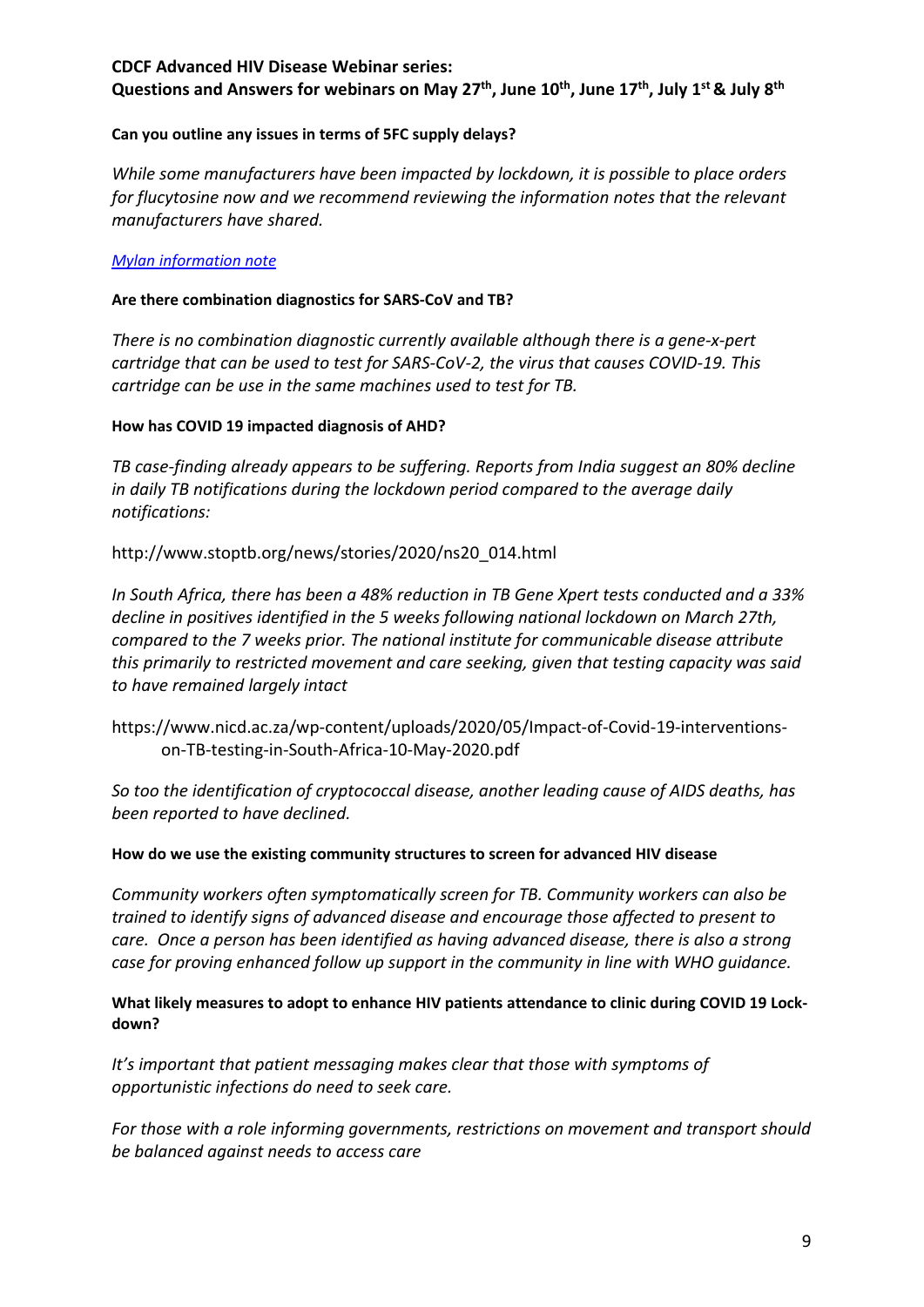Questions and Answers for webinars on May 27<sup>th</sup>, June 10<sup>th</sup>, June 17<sup>th</sup>, July 1<sup>st</sup> & July 8<sup>th</sup>

*Where cases may have been missed efforts should undertaken to identify and transport to hospital where necessary, those with undiagnosed opportunistic infections.* 

### **How best can we diagnose T.B during the COVID-19 Outbreak**

 *This is a difficult question to answer and will vary from setting to setting. Because of the overlapping symptoms, those presenting with symptoms of COVID, warrant investigation for TB and vice versa. The urinary TB LAM test, used for the detection of TB in AHD, can be used at the bedside and may be of particular use in settings where laboratories are struggling to maintain capacity.* 

### **Given the high costs of Liposomal-Amphotericin B & adverse events associated with Amphotericin B deoxycholate, does a 5FC + fluconazole regimen represent a preferred CM treatment option?**

*The most efficacious regimen demonstrated in the ACTA trial was 1 week of Amphotericin B deoxycholate and flucytosine, this is the WHO's preferred treatment option and if appropriately administered represents the best option for patients. The all oral treatment option of flucytosine and fluconazole offers an effective alternative in settings where amphotericin B cannot be administered (due to stockouts) or cannot be administered safely (due to lack of appropriate monitoring and support).* 

## **Why is Amphotericin B recommended and yet liposomal Amphotericin is safer?**

 *While liposomal amphotericin B would be preferable to use, its high cost has limited its use for the treatment of cryptococcal meningitis in low and middle income country settings. Gilead did announce a \$16.25 per vial access price but the product is still not accessible at this price in most settings.* 

#### **Do we anticipate problems with the supply of AmBisome and flucytosine due to the COVID?**

 *however possible to order flucytosine now. Gilead are manufacturing Remdesivir at the Some manufacturers of flucytosine do report capacity issues as a result of lockdown, it is same plant that they have been using to manufacture liposomal amphotericin B (AmBisome). This may reduce their capacity to produce AmBisome.* 

## **What strategies can health facilities put in place to ensure effective care for TB and HIV clients in this era of COVID 19**

*Multi month dispensing of HIV anti-tuberculous therapy can be instituted and extended, as PEPFAR and others are recommending,* 

# *[https://www.state.gov/wp-content/uploads/2020/04/04.24.2020-PEPFAR-Guidance-During-](https://www.state.gov/wp-content/uploads/2020/04/04.24.2020-PEPFAR-Guidance-During)COVID-19.pdf*

*(if stock allows and the ongoing supply chain can be guaranteed) to reduce unnecessary clinic attendance, while supporting adherence to therapy. Rapidly switching all DRTB patients to oral regimens, and moving away from more toxic injectable agents, should be prioritised.* 

 **Can optimal enhance adherence support be provided in the context of AHD and COVID-19**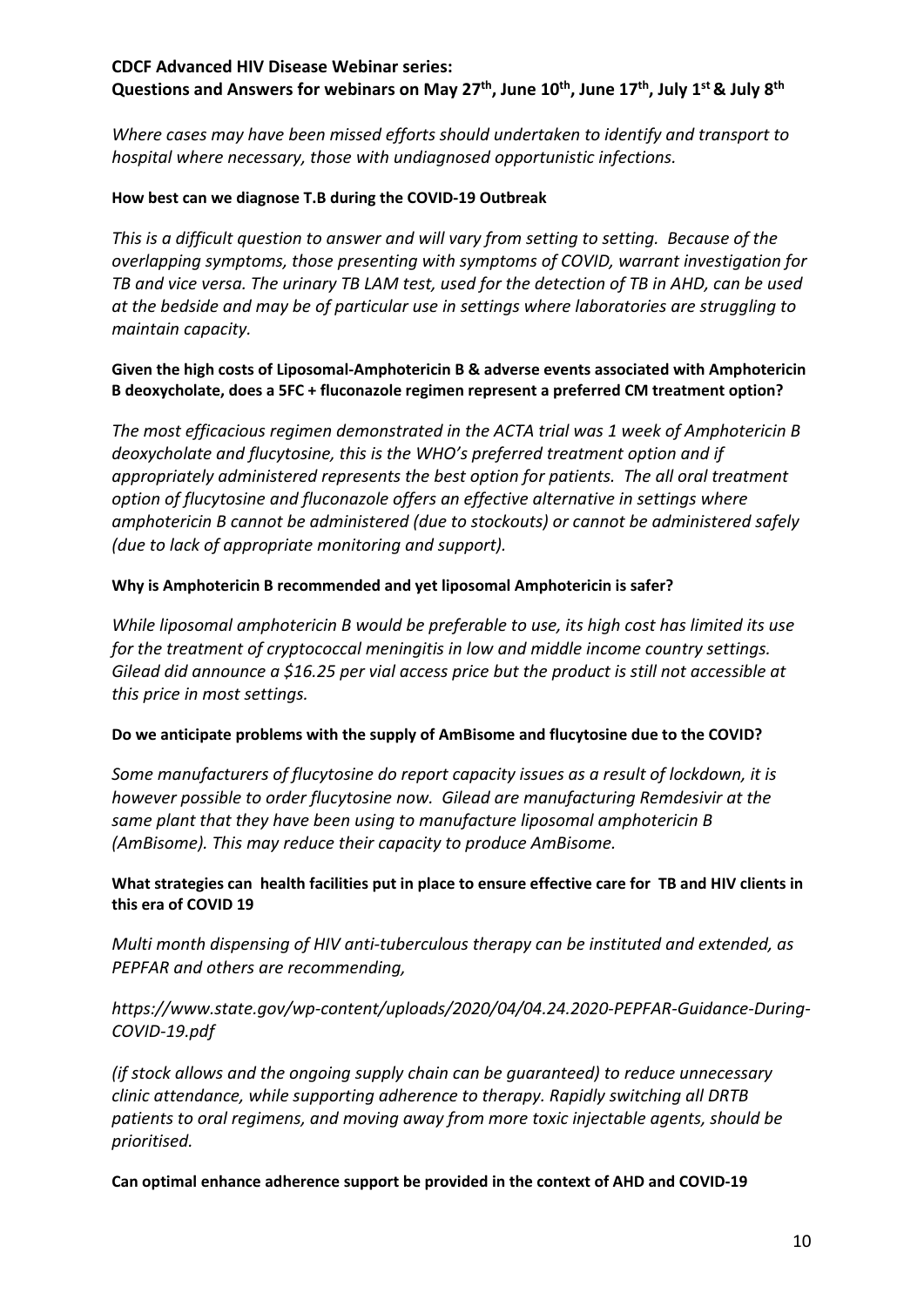Questions and Answers for webinars on May 27<sup>th</sup>, June 10<sup>th</sup>, June 17<sup>th</sup>, July 1<sup>st</sup> & July 8<sup>th</sup>

 *WHO, UNAIDS and others are recommending multi month dispensing (MMD) where stock allow, so that patients can have medicine supply to hand, even where there are limitations on clinic visits.* 

*For those initiating ART we would still recommend that adherence counselling be provided.* 

## **What are the latest medical protocols for CCM management?**

*From the WHO the most recent guidance is the document "Guidelines for the diagnosis, prevention and management of cryptococcal disease in HIV-infected adults, adolescents and children- Supplement to the 2016 consolidated guidelines on the use of antiretroviral drugs for treating and preventing HIV infection".* 

<https://www.who.int/hiv/pub/guidelines/cryptococcal-disease/en>/

*The South African clinicians Society 2019 guidance addresses both the use of flucytosine and liposomal amphotericin B as well as providing advice on dose adjustment of therapy.* 

<https://sahivsoc.org/Files/crypto%20guidelines.pdf>

## **What is the proportion of patients presenting with AHD in Malawi?**

*Answered live: In our clinics approximately 25-30% of patients initiating ART are starting with a CD4 of less than 200. This may be a bit lower in the country average as we are serving populations in referral hospitals which may be a bit sicker than the average.* 

## **How are you able to sustain the provision of PPEs to clients?**

*Answered live: We have just started this in the last three weeks. It is a challenge to keep. We engaged our Community based Organisations to sew cloth masks at reasonable cost as we buy materials for them. We have not saturated all the sites yet but we have started with Centres of Excellence in two sites* 

#### **COVID 19,TB and acute HIV infection as well other infectious diseases have similar clinical symptoms. what was the steps taken to differentiate before sending a patient for TB screening or HIV testing?**

*Answered live: We operate HIV Clinics that is integrated with TB. Whether presumptive TB or TB Confirmed cases are done HIV testing as part of case management and again all patients coming for an ART visit have TB symptom screening elicited. We are basically using the WHO case definition A, B and C for COVID-19 and make sure that C is done after ruling out other causes including TB* 

#### **Is Nutrition enhanced as part of the treatment?**

*Answered live: Yes, as part of AHD, Nutrition is part of the package. We do nutritional Counselling and provision of nutritional supplements*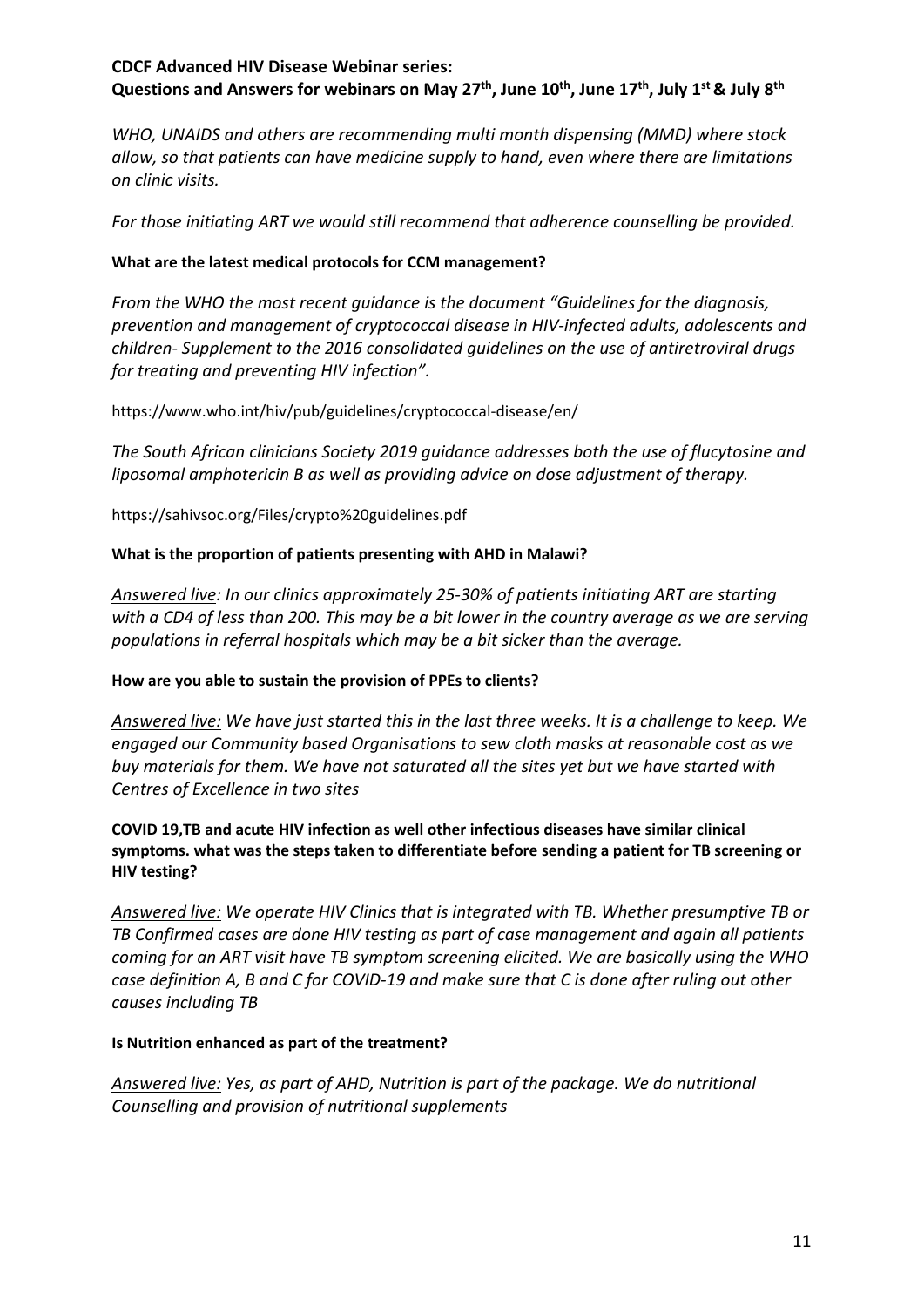**How are countries handling stigma associated with COVID-19 affecting TB screening? We have faced problems with a sudden drop in number of presumptive TB cases found with patients being afraid of being tested for COVID-19** 

*Answered live: Yes this is the biggest issue, people are fearful to come to care fearing exposure to COVID-19. Patient education and highlighting that TB is common (at least in high burden settings), TB is curable (if treated) and also highlighting potential risk if undetected. However agree it is a difficult issue driven by fear* 

#### **So due to this fear they now do not disclose respiratory symptoms?**

 *Answered live: That's a common observation indeed that patients are more likely to under report respiratory symptoms to avoid be associated with COVID -19. In our key messaging, we have included the significance that TB is still there and can have similar symptoms like COVID-19 however, we all know that TB is curable hence we need to manage it. It is true issues of stigma are significant and we just need to work with communities to manage this in our community and public sensitization* 

 **Its surely a very serious issue when it comes to TB case notification, but how can we improve on this amidst this raging stigmatizing disease?** 

*Answered live: Yes, this is really challenge during the raging stigmatising diseases. We just need to enhance our public awareness about the symptoms for TB and indeed for COVID19 and then making sure all are aware, and I emphasize the point that TB is curable hence both public health practitioners and HCWs within community and facilities should really coordinate* 

#### **Yuri, were there patients who were not known co-infected HIV-TBC and then discovered during COVID-19 investigations?**

*Answered live: I do not have any specific examples of this happening or data to demonstrate the number of times this may be occurring. In a WHO information note (<https://www.who.int/docs/default-source/documents/tuberculosis/infonote-tb-covid>-19.pdf?sfvrsn=b5985459\_18) there are considerations for testing for both TB and SARS-CoV-2 (page 6, point 5). I suspect that the chances of newly diagnosing HIV/TB through COVID-19 investigations will depend greatly on the extent to which programs can build capacity for COVID-19 testing in high TB/HIV burden settings.* 

#### **In South Africa, do you perform the screening with CrAg just in patients below 100 CD4?**

*Yes, that is current practice, although the case for screening those with a CD4 count below 200 is currently being reviewed.* 

#### **My question is how does one clinically differentiate TB and COVID 19 in a vulnerable patient presenting for review and another presenting with COVID infection?**

*Answered live: Distinguishing TB and COVID-19 can be difficult clinically due to range of symptoms with several that are common to both diseases. Obtaining a careful history is important, though will not always help distinguish. Will be important to continue testing for TB in those you would have tested prior to COVID-19 pandemic. And in locations where*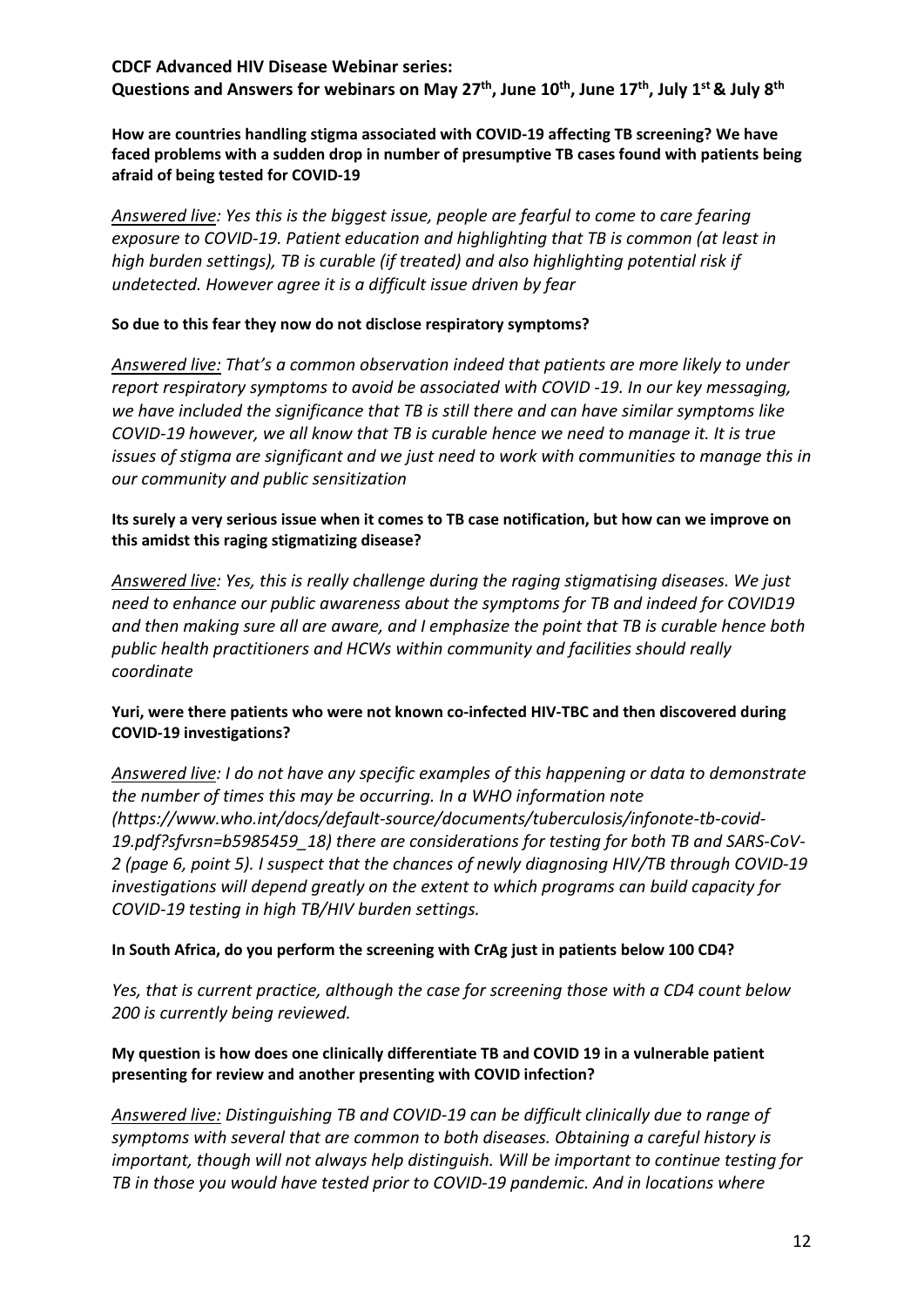*risk factors for severe disease / poor outcomes. Infection prevention practices for those COVID-19 testing can be done, test for those who have applicable symptoms, exposures, or suspected of having either or both diseases will also be very important.* 

## **Why do we wait to do TB LAM? We can do it at the first screening if there is a high suspicious of TB. I think waiting to do it later can delay treatment to the patient. Not forgetting sputum as well.**

*Your point is correct, if you suspect TB, you should perform the urinary TB LAM test immediately. The WHO recommends using LF-LAM to assist in the diagnosis of active TB in HIV-positive adults, adolescents and children with signs and symptoms of TB* 

### **Are you saying that TB LAM has to be done to all patients with CD4<200 without signs and symptoms of TB?**

*In inpatient settings, WHO strongly recommends using LF-LAM to assist in the diagnosis of active TB in HIV-positive adults, adolescents and children: irrespective of signs and symptoms of TB and with a CD4 cell count of less than 200 cells/mm3* 

*Full details of the WHO's 2019 updated guidance on the use of urinary TB LAM can be found here.* 

<https://www.who.int/tb/publications/2019/LAMPolicyUpdate2019/en/>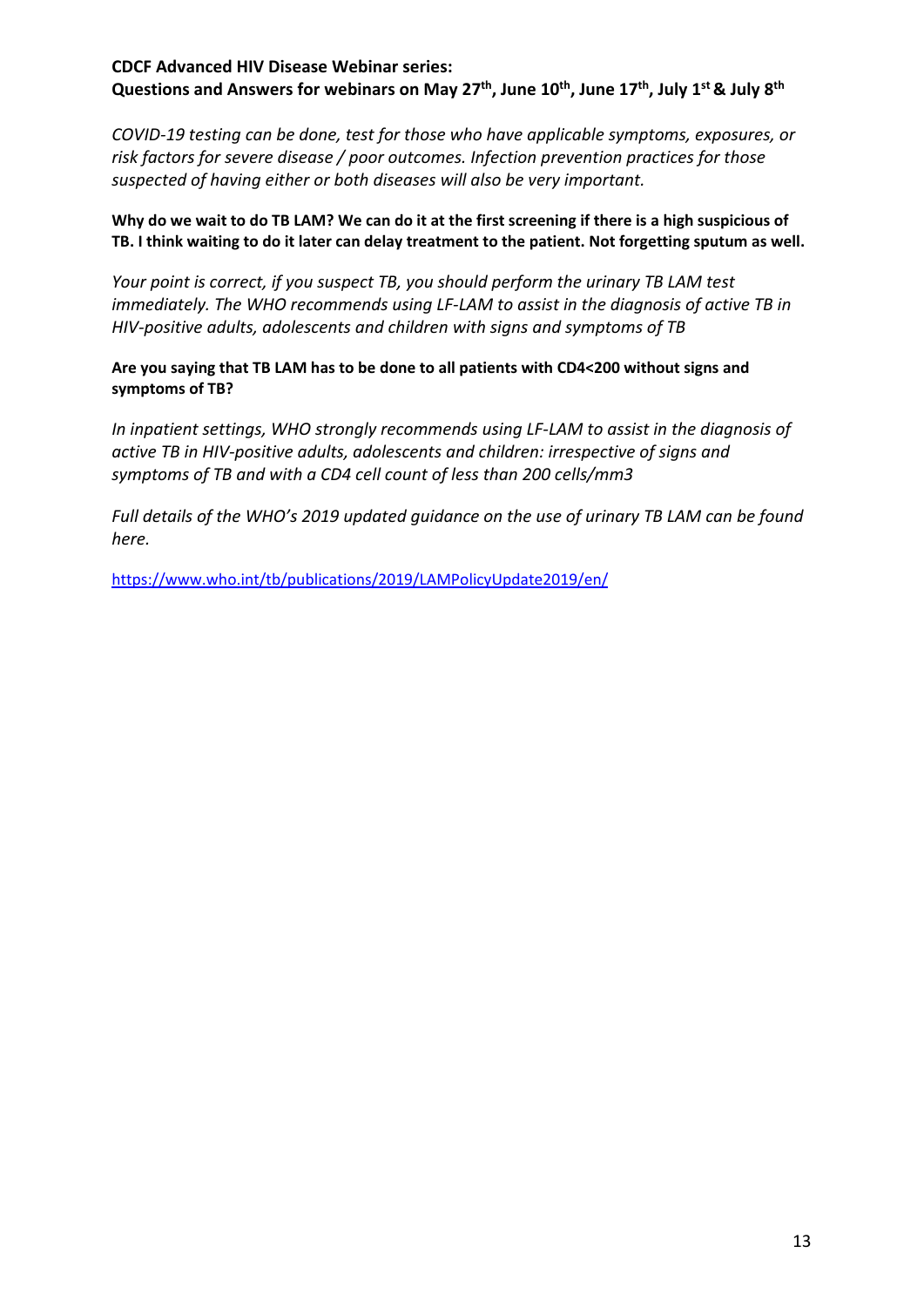# June 17th Webinar: Questions and answers

## **What should we be doing in terms of scaling up TB case identification post COVID?**

 *This is a good question as the implications of the reductions in case finding observed in South Africa (with similar issues also likely to be occurring elsewhere) is that there may an increased burden of undiagnosed TB in the community at present, which it is important to identify.* 

*The Stop TB partnership recommend the following:* 

*it is important to have supplementary measures and resources to reduce the accumulated pool of undetected people with TB. Such measures may include ramped-up active casefinding, alongside intensive community engagement and contact tracing to maintain awareness of the importance of recognizing and responding to symptoms suggestive of TB, using digital technology and other tools. Securing access to an uninterrupted supply of quality assured treatment and care for every single person with TB will be essential. Notifications will provide a helpful approach for monitoring the progress of such supplementary efforts.* 

*<http://www.stoptb.org/assets/documents/covid/Covid%20impact%20on%20TB%20Modelin> g\_Key%20Messages\_FINAL.pdf* 

#### **Role of community healthcare workers in COVID 19 support**

*Community healthcare workers have been critical to the HIV and TB response. In many settings community healthcare workers are being utilised to track and trace potential COVID 19 cases, although there is a risk that this will divert them from HIV and TB related activities such as TB contact tracing.* 

#### **What are the access barriers to diagnostics and drugs for Opportunistic Infections**

 *manufacturers, high pricing and supply side issues have made many products hard to access, There are many barriers, low perceived demand for some products on the side of for a more detailed description of some of the particular challenges of accessing flucytosine the following may be useful.* 

Shroufi A, Govender NP, Meintjes G, et al. Time to embrace access programmes for medicines: lessons from the South African flucytosine access programme. Int J Infect Dis. 2020;95:459-461. doi:10.1016/j.ijid.2020.02.057

 antifungal, *Journal of Antimicrobial Chemotherapy*, Volume 68, Issue 11, November 2013, Pages Angela Loyse, Françoise Dromer, Jeremy Day, Olivier Lortholary, Thomas S. Harrison, Flucytosine and cryptococcosis: time to urgently address the worldwide accessibility of a 50-year-old 2435–2444,<https://doi.org/10.1093/jac/dkt221>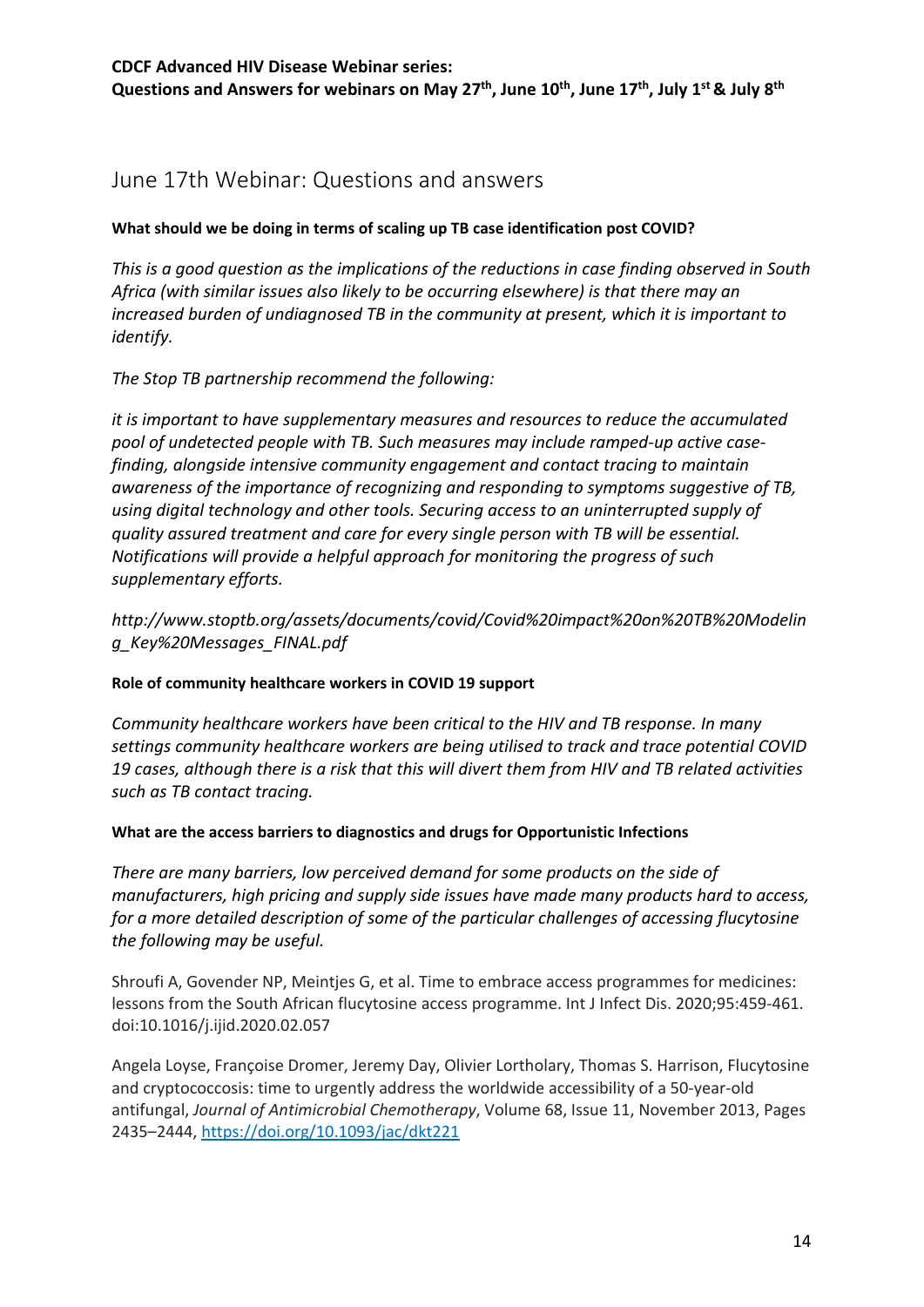Questions and Answers for webinars on May 27<sup>th</sup>, June 10<sup>th</sup>, June 17<sup>th</sup>, July 1<sup>st</sup> & July 8<sup>th</sup>

## **Diagnosing advanced HIV- How challenging will be it in LMIC countries?**

*We have seen that with the introduction of test and treat, CD4 has been deprioritised in many settings. This makes diagnosing AHD more challenging. Clinical staging is not optimal as it does not correlate closely enough with CD4. LMIC countries can diagnose advanced disease, and many still do, by ensuring access to the CD4 in the following situations:* 

- At initiation of ART
- After disengaging from care
- For patients failing treatment clinically or virologically

## **Thanks Ikwo. please can you speak more of the characteristics of the settings where PEPFAR supports CD4 testing**

*Answered live: Certainly PEPFAR supports CD4 testing at high volume facilities implementing advanced disease treatment models.* 

## **Do patients with clinical stage 1-2 goes positive in CD4 testing? How will this help in diagnosing Clinical stage 1-2?**

 *clinical staging to identify patients with CD4<200 to be 73%. A pilot carried out by the Malawi*  patients with very advanced HIV disease (CD4<100 cells/mm<sup>3</sup>), even under clinical trial settings. *Studies have shown that a large proportion of patients with clinical stage 1-2 illness will have CD4<200 cells/mm3 . A systematic literature review published in 2014 found the pooled sensitivity of Ministry of Health at 5 health facilities in 2018-2019 found that 58.8% of OPD patients with CD4<200 cells/mm3 had a clinical stage 1-2 illness. Clinical staging is also poorly sensitive in identifying* 

 Munthali C, Taegtmeyer M, Garner PG, et al. Diagnostic accuracy of the WHO clinical staging system for defining eligibility for ART in sub-Saharan Africa: a systematic review and meta-analysis. J Int AIDS Soc. 2014;17(1):18932. Published 2014 Jun 12. doi:10.7448/IAS.17.1.18932

 Chisale M. A Pilot Cryptococcal Antigenemia (CrAg) Screening Program Among HIV-Infected Patients in Malawi, 2019.

 Hakim J, Musiime V, Szubert AJ, et al. Enhanced Prophylaxis plus Antiretroviral Therapy for Advanced HIV Infection in Africa. N Engl J Med. 2017;377(3):233-245. doi:10.1056/NEJMoa1615822

## **What does Catalytic Introduction mean?**

 *gain experience on the product with an ultimate objective of having governments and Answered live : This is a time-limited introduction of a new health product to help countries donors continue procurement of this product after the introduction.* 

## **How effective is this [visitect] semi quantitative LFA?**

*There is a publication on thi[s https://www.ncbi.nlm.nih.gov/pmc/articles/PMC7122771/](https://www.ncbi.nlm.nih.gov/pmc/articles/PMC7122771/)* 

*Answered live: The sensitivity of the Visitect CD4 LFA using venous blood in the laboratory was 95.0% [95% CI: 91.3–97.5] and specificity was 81.9% [95% CI: 78.2–85.2%]. Using FP samples, the sensitivity of the Visitect CD4 LFA was 98.3% [95% CI: 95.0–99.6] and specificity was 77.2% [95% CI: 71.6–82.2%].*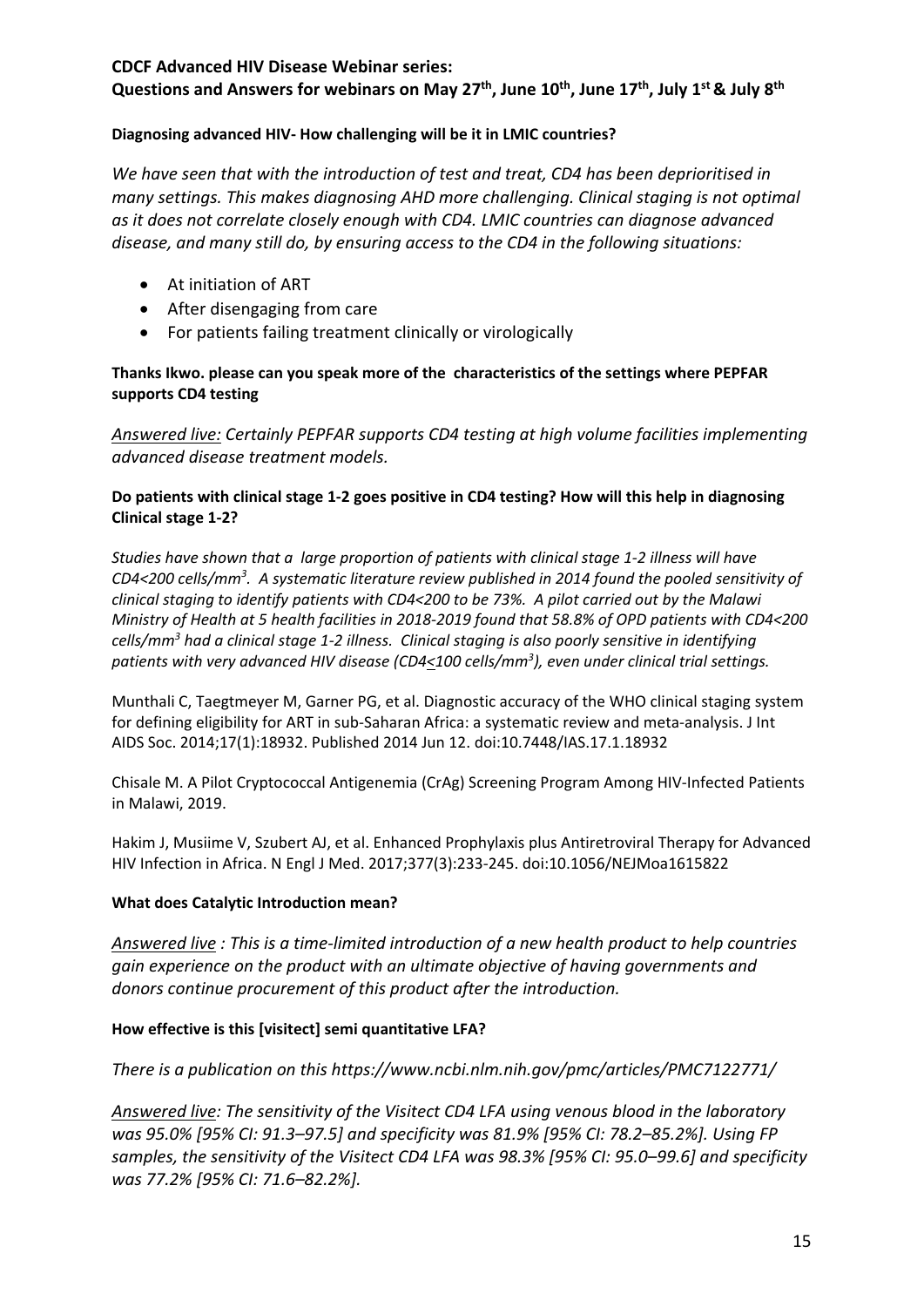Questions and Answers for webinars on May 27<sup>th</sup>, June 10<sup>th</sup>, June 17<sup>th</sup>, July 1<sup>st</sup> & July 8<sup>th</sup>

 **what specimen will be use in this test kit? serum or whole blood? thank your answer :)** 

*The Visitect CD4 test uses whole blood* 

 **When VISITEC Presented this Semi Qualitative test, it was two types 200 and 350cell/ul. Which one Passed Verification in any country while waiting for WHO PREQUALIFICATION. Do you want to share performance evaluation with Traditional Lab method?** 

*Answered live: The VISITECT Advanced Disease CD4 test is the 200cell/ul version. The review was by an Expert Review Panel for Diagnostics (ERPD) coordinated by the Global Fund.* 

**Technical performance (Manufacturer's submission):** 

*Per Omega, the technical performance compared to BD FACSCalibur is:* 

*Capillary samples: 89.3% sens / 92.3% spec* 

*Venous samples: 86.3% sens / 92.8% spec* 

*An MSF evaluation show higher sensitivity and lower specificity, potentially leading to overdiagnosis of AHD* 

*Capillary samples: 98.3% sens / 77.2% spec* 

*Venous samples: 95.0% sens / 81.9% spec* 

 **Is there a plan in policy that will allow self testing for advanced disease just like HIV self test today. would it make sense to advocate for population self testing?** 

*We are not aware of any efforts to develop a self test for advanced disease, although more easily conducted tests for advanced disease may be helpful as they could support the identification of advanced disease in the community. The steps required in the conduct of the visitect test make it less suitable for use by a lay person.* 

 **It was mentioned that interim guidance on the use of CD4 Visitect will be available prior to WHO- PQ , how do we get access to this? Will it be provided through the procurement process?** 

*Answered live: The Expert Review Panel for Diagnostics (ERPD) time-limited approval for the test was secured in Q4 2019. The test is now listed as an approved test for procurement by the Global Fund and UNITAID. Some other donors like USAID recognize the ERPD on a case by case basis. However the EMAV is a donation of the initial tests. For more details see:* 

*[https://www.clintonhealthaccess.org/unitaid-and-chai-announce-agreement-with-omega](https://www.clintonhealthaccess.org/unitaid-and-chai-announce-agreement-with-omega-diagnostics-to-increase-access-to-new-portable-cd4-testing-device-for-people-living-with-hiv-in-over-130-low-and-middle-income-countries/)[diagnostics-to-increase-access-to-new-portable-cd4-testing-device-for-people-living-with](https://www.clintonhealthaccess.org/unitaid-and-chai-announce-agreement-with-omega-diagnostics-to-increase-access-to-new-portable-cd4-testing-device-for-people-living-with-hiv-in-over-130-low-and-middle-income-countries/)[hiv-in-over-130-low-and-middle-income-countries/](https://www.clintonhealthaccess.org/unitaid-and-chai-announce-agreement-with-omega-diagnostics-to-increase-access-to-new-portable-cd4-testing-device-for-people-living-with-hiv-in-over-130-low-and-middle-income-countries/)* 

 **Given that Vistect is no yet WHO prequalified, the countries you support will give special permission to import and use?**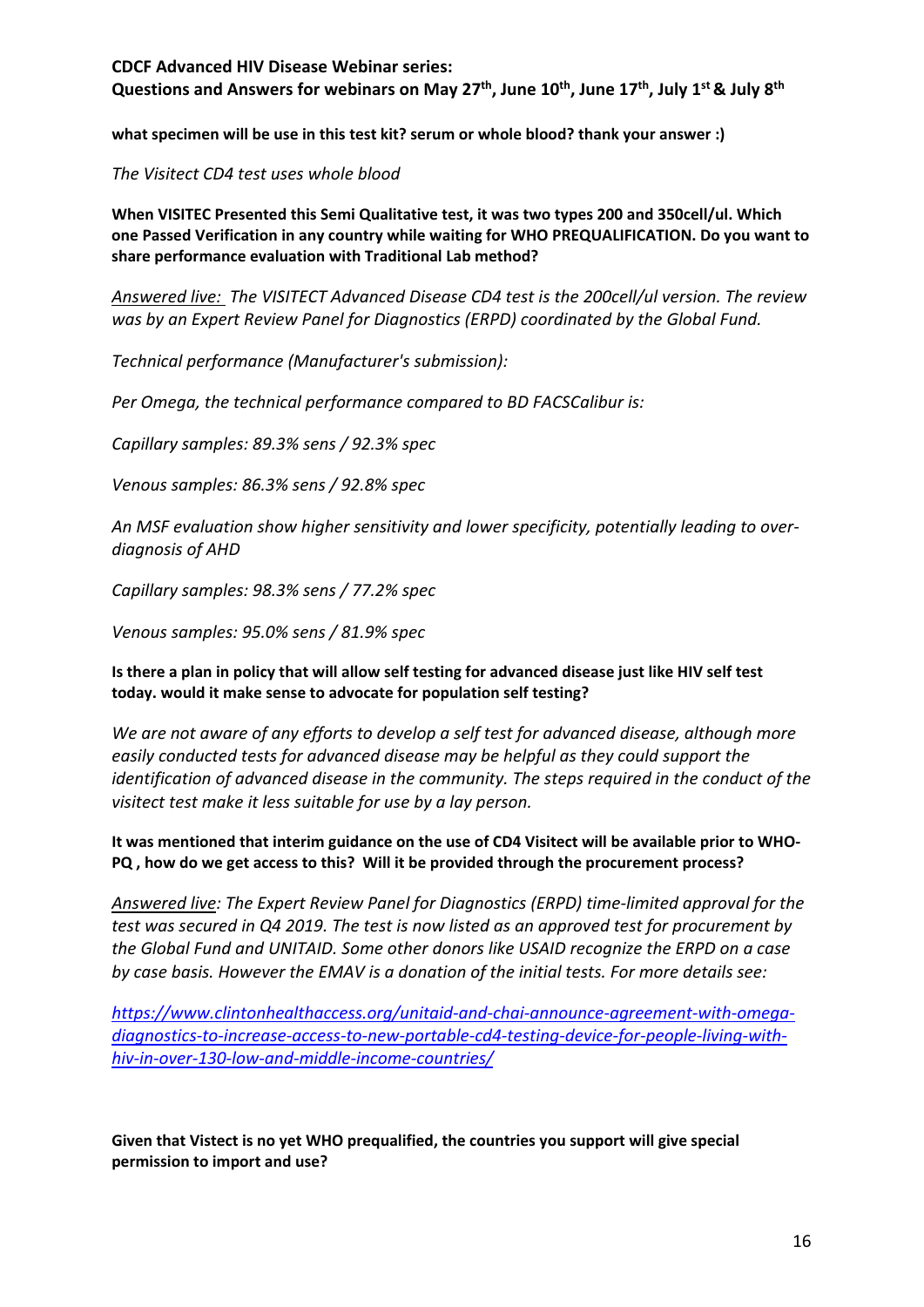*A number of countries will grant waivers under varied circumstances. However, we anticipate that the WHO prequalification would be secured later this year, early enough for partners and countries to apply for the EMAV.* 

 *data and improved the rating of the product to risk category 2. This means that the product The Global Fund Expert Review Panel for Diagnostics (ERPD) have assessed further technical may be procured with Global Fund and UNITAID resources for a twelve-month period during which it is expected to achieve WHO prequalification.* 

#### **what is recommendation in high throughput laboratories for CD4 machines?**

 *existing and/or projected capacity. Further details on lab optimization are in the PEPFAR Answered live: The recommendation is for CD4 network optimization. Country teams should work to optimize their testing networks (if not yet done) to ensure appropriate procurement and placement of conventional, near POC and POC tests, using reagent rental or all-inclusive approaches, as available. Optimization activities should be completed in a step-wise manner and may include: Health facility and test location inventories, Patient and testing volumes, Geospatial maps and/or Calculations of national and subnational test demand versus COP 20 guidance.* <https://www.state.gov/wp-content/uploads/2020/01/COP20-Guidance.pdf>

 **I like the semi quantitative method of CD4 testing, this will improve CD4 testing and therefore early AHD detection** 

*We agree, more details can be found here:*  <https://journals.plos.org/plosone/article/peerReview?id=10.1371/journal.pone.0230453>

*For additional information on the VISITECT EMAV please email emav@clintonhealthaccess.org* 

#### **Zee, has MSF evaluated the cost and outcomes achieved from your mobile program?**

*Answered live: We didn't conduct an evaluation of the cost or the impact of this intervention but we managed to have a feasibility component of this project and we are still evaluating the patient outcomes for the intervention* 

 **Regarding the minimal package of diagnostic AHD tests does this factor in the quality management systems that are needed at the primary care level?** 

*Answered live: Yes, please have a look at this publication*  <https://www.sciencedirect.com/science/article/abs/pii/S2352301820301016>

 **Can you confirm that VISITECT still needs to be verified in any countries through health sectors?** 

*Answered live: Ideally this is not expected, especially once WHO prequalification process is completed.* 

 **do have access to lab services but TAT is long due to geographical and patient factors? Would other PEPFAR Agencies support the use of these POC tools in South Africa, where facilities**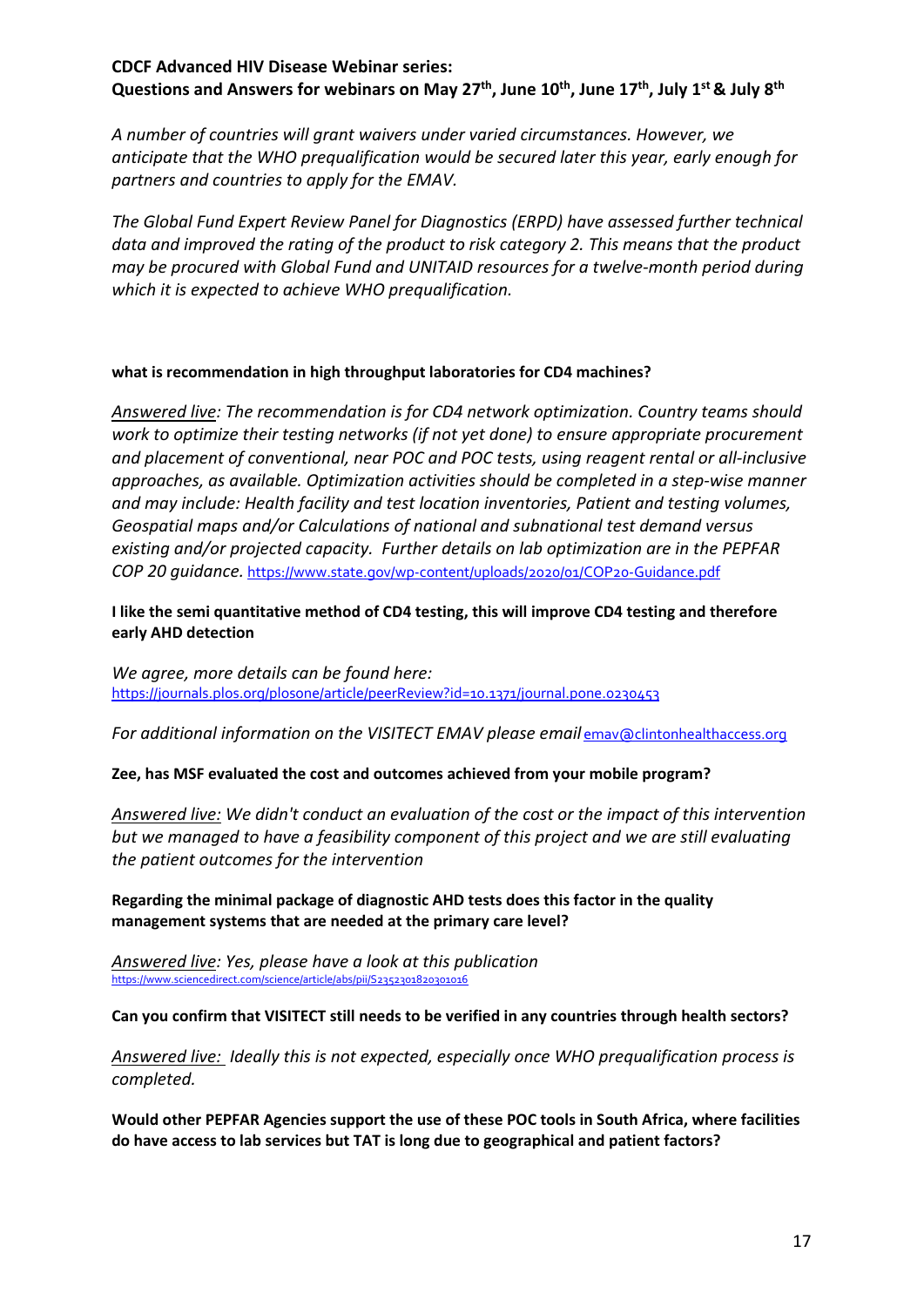*South Africa has a comprehensive laboratory network, although point of care tests can still add value, in cases where a rapid result offers particular patient benefit or in rural areas where lab turn around times are longer. The following presentation on point of care technology in South Africa provides some useful considerations.* 

## *<http://www.samed.org.za/DynamicData/LibraryDownloads/186.pdf>*

### **Can early use of Cotrimoxazole reduce mortality rate within 48 hrs of AHD?**

 *CD4 count ≤350 cells/mm, or clinical stage 3 or 4, or at any CD4 count in settings with high The WHO advanced disease guidelines recommend the use of cotrimoxazole for those with a prevalence of malaria or severe bacterial infections.* 

*The provision of cotrimoxazole can reduce mortality from AHD, in terms of the timing of cotrimoxazole prophylaxis, the WHO recommends that "Co-trimoxazole, TB preventive treatment and fluconazole pre-emptive therapy for those with cryptococcal antigenemia should be started as soon as they meet the criteria for the intervention. All medications may be started together.* 

*[https://www.who.int/hiv/pub/guidelines/advanced-HIV-disease/en/](https://www.who.int/hiv/pub/guidelines/advanced-HIV-disease/en)* 

#### **Why are we seeing a decline in CD4 testing in many settings?**

*Following the introduction of test and start we have seen a decline in support for CD4 testing, as well as decline in its perceived importance. It is important to reiterate that CD4 is essential as the main means of ascertaining eligibility for the advanced HIV disease package of care and is important in the following situations:* 

- *For all individuals commencing ART*
- *For those with clinical or virologic failure*
- *For those who have disengaged from care*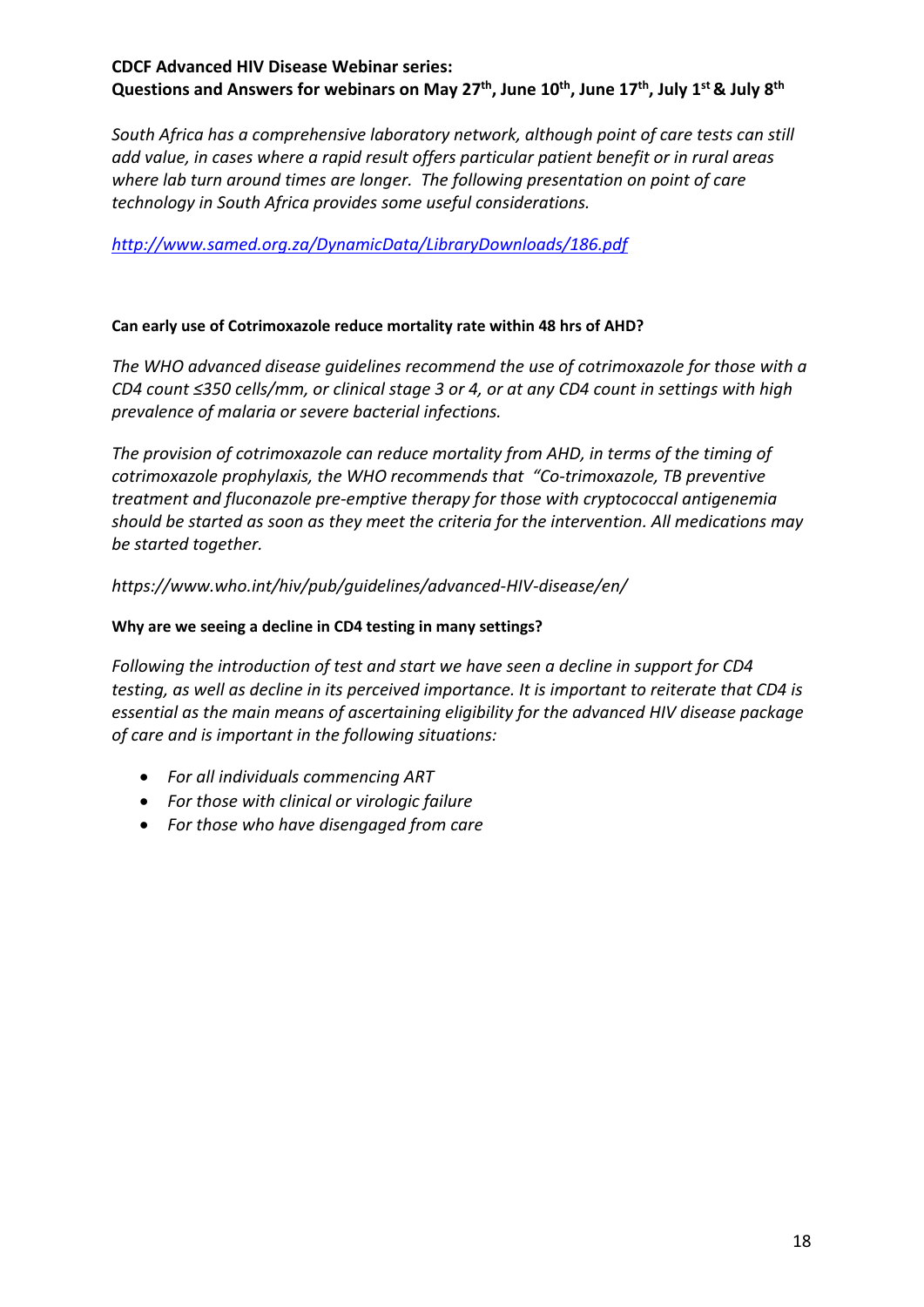# July 1st Webinar: Questions and answers

 **What are the lessons learnt and best practices to date on maintaining AHD services during COVID?** 

*The WHO has outlined some of the ways that the COVID 19 response may pose risks to the HIV programme, including modelling.* 

[https://www.who.int/news-room/detail/11-05-2020-the-cost-of-inaction-covid-19-related](https://www.who.int/news-room/detail/11-05-2020-the-cost-of-inaction-covid-19-related-service-disruptions-could-cause-hundreds-of-thousands-of-extra-deaths-from-hiv)[service-disruptions-could-cause-hundreds-of-thousands-of-extra-deaths-from-hiv](https://www.who.int/news-room/detail/11-05-2020-the-cost-of-inaction-covid-19-related-service-disruptions-could-cause-hundreds-of-thousands-of-extra-deaths-from-hiv) 

*That modelling suggests that the biggest negative impact to the HIV programme will be due to the disruption to ART delivery, and the biggest disruption to the TB programme, from the a reduction in case finding.* 

*Such a reduction in TB diagnosis has already been observed in South Africa, with fewer tests for TB, as well as fewer TB diagnoses during the lockdown period, that in the preceding period.* 

[https://www.nicd.ac.za/wp-content/uploads/2020/05/Impact-of-Covid-19-interventions](https://www.nicd.ac.za/wp-content/uploads/2020/05/Impact-of-Covid-19-interventions-on-TB-testing-in-South-Africa-10-May-2020.pdf)[on-TB-testing-in-South-Africa-10-May-2020.pdf](https://www.nicd.ac.za/wp-content/uploads/2020/05/Impact-of-Covid-19-interventions-on-TB-testing-in-South-Africa-10-May-2020.pdf) 

*In South Africa testing for cryptococcal disease has also declined, a NICD report concluded that:* 

*"COVID-related lockdown measures put in place by the South African government in mid-March have had the unintended consequence of reducing diagnosis of advanced HIV disease and cryptococcal antigenemia. Increased vigilance in laboratory and healthcare surveillance systems will be necessary to detect and respond to any subsequent increase in the development of cryptococcal meningitis as well as other life-threatening opportunistic infections that may result from this."* 

[https://www.nicd.ac.za/wp](https://www.nicd.ac.za/wp-content/uploads/2020/06/COVIDImpact_CryptoScreening_2020-06_15-002.pdf)[content/uploads/2020/06/COVIDImpact\\_CryptoScreening\\_2020-06\\_15-002.pdf](https://www.nicd.ac.za/wp-content/uploads/2020/06/COVIDImpact_CryptoScreening_2020-06_15-002.pdf) 

*This evidence highlights the importance of ensuring continuity of ART, which can be supported through multi month dispensing (MMD) and ensuring that cases of TB and other opportunistic infections are identified and managed appropriately.* 

*You can find advice from IAS using the following link:* 

*<https://www.iasociety.org/covid-19-hiv>*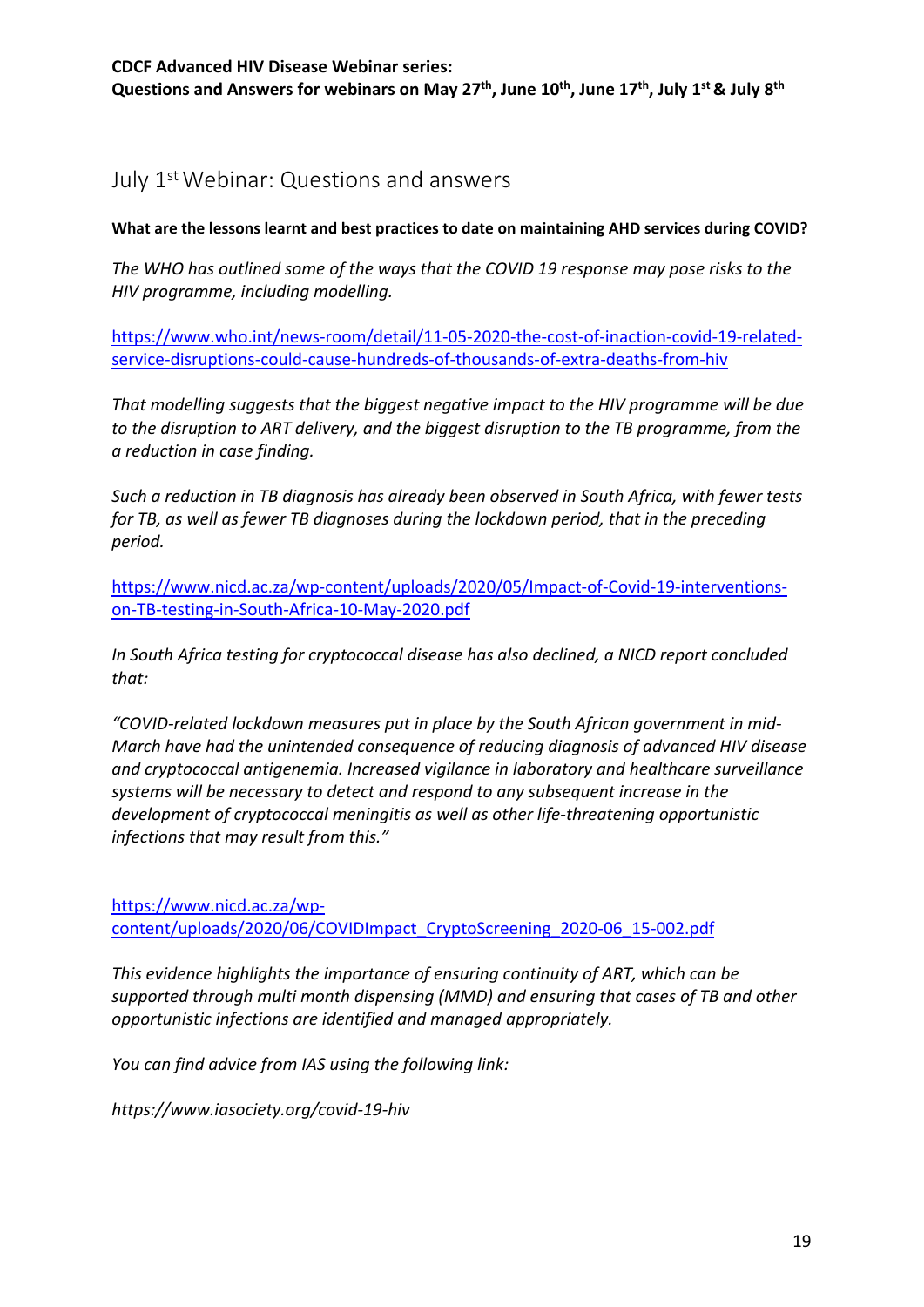Questions and Answers for webinars on May 27<sup>th</sup>, June 10<sup>th</sup>, June 17<sup>th</sup>, July 1<sup>st</sup> & July 8<sup>th</sup>

#### **For how long does the TB LAM test remain positive after treatment.**

*This appears to be variable, although some ongoing positivity beyond 6 months has been noted, in a study where the authors concluded that it may have some utility in assessing response to therapy:* 

*"During anti-TB therapy, the percentage of LAM-positive participants decreased from baseline to 2 months (32% to 16%), and from baseline to 6-months (32% to 10%)"* 

*<https://pubmed.ncbi.nlm.nih.gov/25877271>/* 

## **Community services guidance**

The WHO has produced a guidance document entitled *"Community-based health care, including outreach and campaigns, in the context of the COVID-19 pandemic: interim guidance, May 2020"* 

 *risk−benefit analysis for any given activity changes in the context of a pandemic. Certain activities may need to be anticipated in areas where COVID-19 transmission has not yet They broadly advise that "Existing delivery approaches will need to be adapted as the begun, modified where an alternative mode of delivery is safe or temporarily suspended where the risk of COVID-19 transmission is high. Where appropriate, in-person encounters should be limited through the use of alternative delivery mechanisms, such as mobile phone applications, telemedicine and other digital platforms. Specific adaptations will depend on the context, including the local overall disease burden, the COVID-19 transmission scenario, and the local capacity to deliver services safely and effectively."* 

More detailed advice can be found in the source document.

<https://apps.who.int/iris/handle/10665/331975>

#### **How do we scale up dual testing for TB and COVID.**

 *COVID services tested for TB, and vice-versa, in line with WHO guidance (18) may help. Efforts are needed in ensuring continuity of TB diagnosis and treatment, ensuring that fear of disease acquisition does not lead to declines in sputum collection. As lockdowns ease in many settings active efforts to detect OIs that may have been missed should be instituted. Integrated diagnostic algorithms for TB and COVID diagnosis; with those presenting to* 

#### **How do we use the existing community structures to screen for advanced HIV disease?**

*It's important to train community health workers to be able to identify the those who may have an opportunistic infection and be able to refer those people appropriately.* 

 *community, and it's important that when a CD4 result is less that 200 cells/mm3, that they In settings where CD4 testing is performed at the point of care, this is often carried out in the refer the person for appropriate screening and intervention.*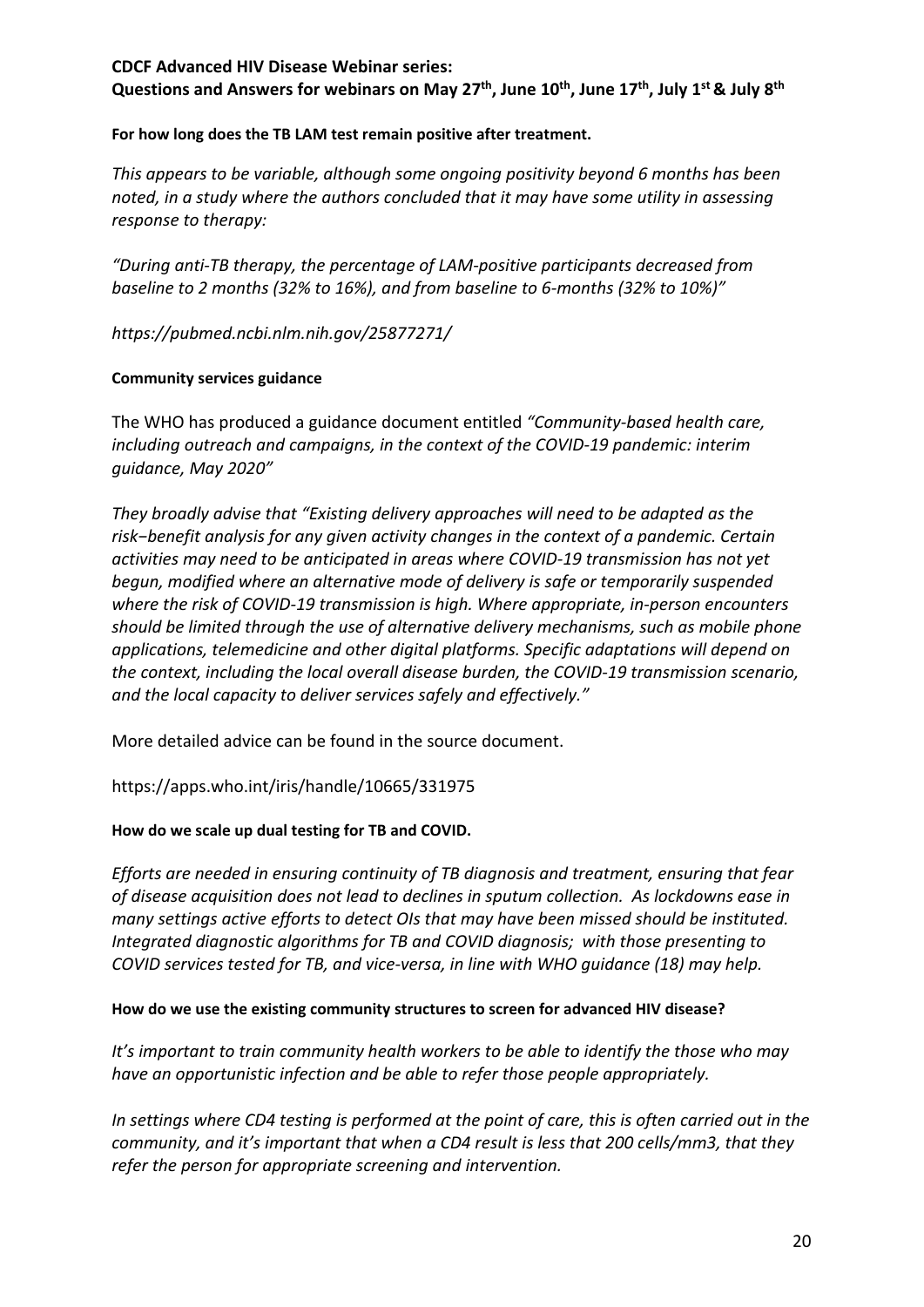Questions and Answers for webinars on May 27<sup>th</sup>, June 10<sup>th</sup>, June 17<sup>th</sup>, July 1<sup>st</sup> & July 8<sup>th</sup>

 **what likely measures to adopt to enhance HIV patients attendance to clinic during COVID 19 Lockdown?** 

*Some Public health messaging strategies, while rightly advising those with COVID-19 symptoms to remain home unless severely unwell, should also differentiate and encourage appropriate presentation of those with other diseases.* 

#### **Is Cryptococcal Meningitis testing routine for HIV positive populations?**

 *are then tested for CM, with the gold standard for diagnosis being the detection of cryptococcus or cryptococcal antigen in the CSF, also using the CrAg LFA. Even in the absence of routine CrAg screening, patients with symptoms of CM (headache, Screening for cryptococcal disease (using the CrAg Lateral flow assay(LFA)) is recommended for those with a CD4 count less than 100 cells/mm3, with WHO advising that countries may want to consider screening all those with a CD4 < 200 cells/mm3. Under CrAg screening programs, those suspected of having cryptococcal disease due to a positive blood CrAg result nausea/vomiting, neck stiffness or pain, confusion, behaviour change, sensitivity to light, fever) should receive blood and/or CSF CrAg testing.* 

#### **Is Flucytosine FDA approved?**

*Yes a number of companies including Mylan, strides, and Lupin have FDA approved flucytosine products.* 

#### **Alternate ways for paying for CM treatment?**

*In some settings implementing partners are supporting pilots of flucytosine use. It is also though for national programmes to note that flucytosine has been shown to be cost saving (in South Africa) as it allows for the reduction of the hospital inpatient phase of treatment from 14 days to 7 days. (Larson et al, unpublished data)* 

 *their applications, see the Global Fund HIV information note. The Global Fund is also encouraging countries to include advanced disease programming in* 

#### https://www.theglobalfund.org/media/4765/core\_hiv\_infonote\_en.pdf

#### **What support systems are in place to ensure accessible treatment of Cryptococcal Meningitis in HIV Infected persons in LMIC?**

 *There is a UNITAID-CHAI programme in selected countries to support the roll out of the advanced disease package of care. The Global Fund also encourages countries to include advanced disease commodities in their applications:* 

#### **[https://www.theglobalfund.org/media/4765/core\\_hiv\\_infonote\\_en.pdf](https://www.theglobalfund.org/media/4765/core_hiv_infonote_en.pdf)**

**Would poor Nutritional status of HIV+ COVID-19 cases be responsible for higher mortality.**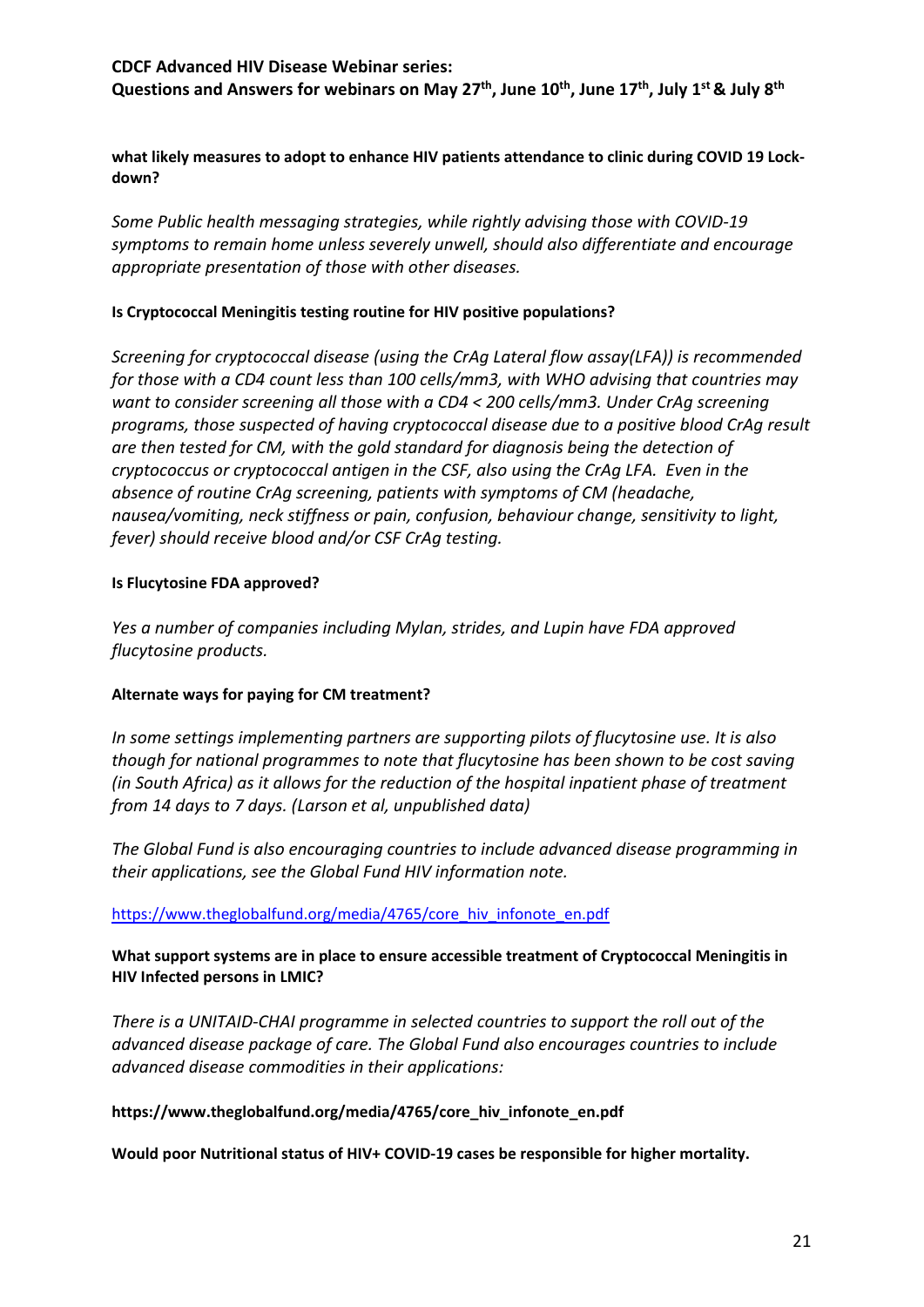*Answered live: Most of the COVID-19 deaths in people with HIV were in people doing well and some were even overweight and so this doesn't seem to play a big role, but it may play a role in some of the patients.* 

## **Are there possible benefits from effective and adherent HIV treatment on the outcome of COVID-19?**

 *infections). exactly! Answered live: It may be useful to highlight that the risk of COVID and adverse outcomes of COVID is small compared to the risk of other opportunistic infections (such as TB or bacterial* 

## **In case of Cryptococcal disease and HIV now with COVID19 what should be priority to increase survival of the patient. What will affect the other?**

*It's important to remember that the absolute risk of death from COVID for an individual patient is low, compared to the extremely high risk of death from cryptococcal disease as well as TB. It is very important therefore that measures to address COVID should not compromise the prompt and appropriate management of opportunistic infections.*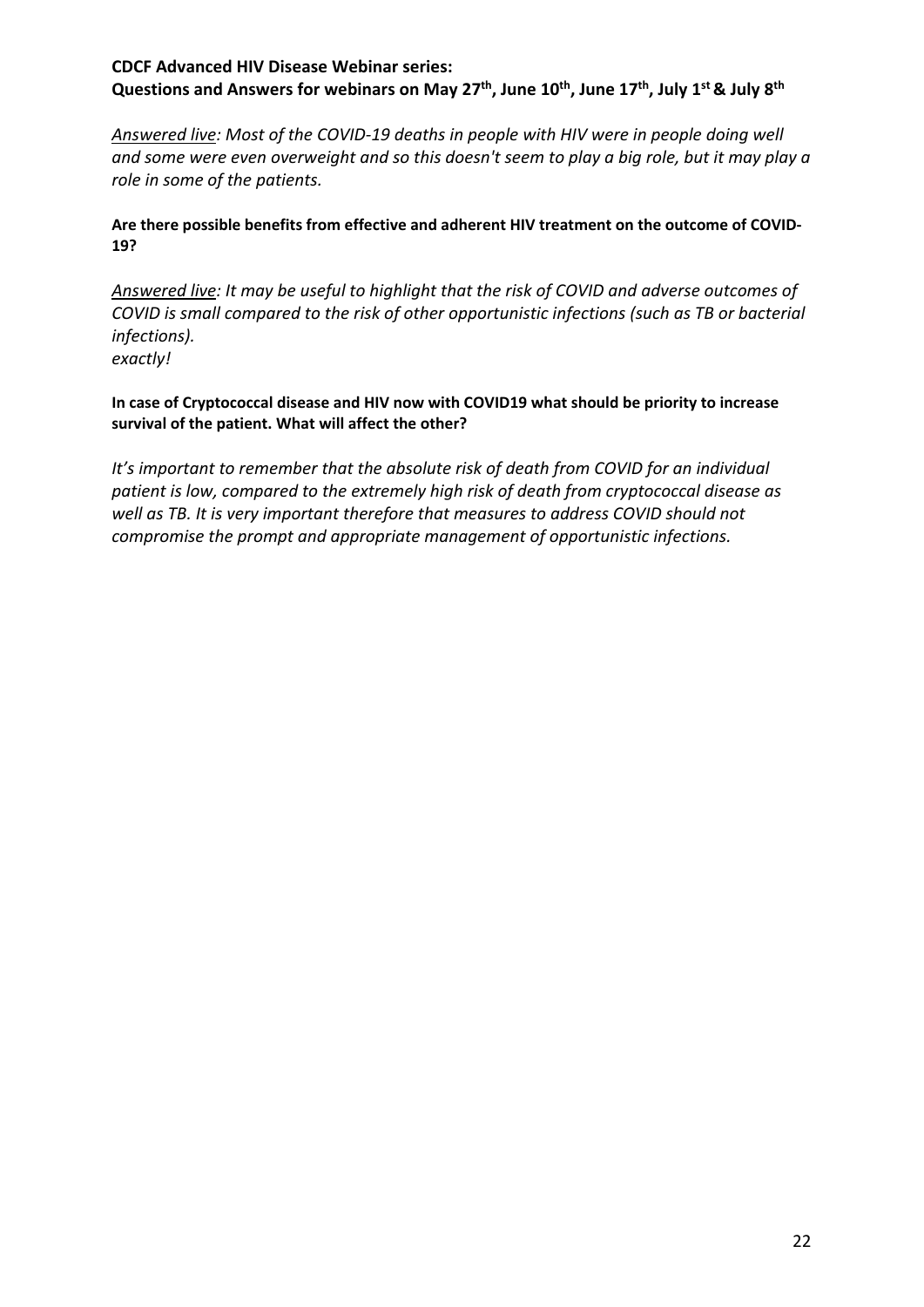# July 8th webinar: Questions and answers

## **What is the yield of CrAg screening test in childr**en

*WHO guidelines on cryptococcal screening apply to adults and adolescents, and the decision was taken not to apply the guidance to children given the low incidence of cryptococcal disease in children.* 

<https://www.who.int/hiv/pub/guidelines/cryptococcal-disease/en/>

## **What is the position of PEPFAR on funding the CrAG test?**

*PEPFAR support the use of the CrAg test, and advises the following in their 2020 Country Operational Plan Guidance for all PEPFAR Countries:* 

 *'PEPFAR supports cryptococcal antigen testing, pre-emptive therapy with fluconazole and should plan for adequate treatment according to their needs.' management of cryptococcal meningitis according to the 2018 WHO guidelines. countries* 

[https://www.state.gov/wp-content/uploads/2020/01/COP20-Guidance\\_Final-1-15-2020.pdf](https://www.state.gov/wp-content/uploads/2020/01/COP20-Guidance_Final-1-15-2020.pdf)

## **What is the hook effect and what causes it?**

*<u>agglutination</u>*. *Answered live: Too much antigen or antibody concentration that shields a visibility of Ab-Ag* 

The hook effect occurs when very high concentrations of cryptococcal antigen result in *decreased visual intensity of the LFA test lines possibly yielding negative test results.* 

*CrAg may out-compete the gold-labelled antibody-antigen complex that normally wicks up the membrane to interact with the test line which has the immobilized anti-CrAg monoclonal antibodies. The latter reaction will result in a visible test line, but unbound CrAg interacting avidly with the monoclonal antibodies will result in no line. This effect may be negated by changing the dilution of the assay.* 

[note that while this may be precisely termed a postzone phenomenon the terms prozone is used by many, and is used in the IMMY CrAg package insert.

[https://www.ncbi.nlm.nih.gov/pmc/articles/PMC5869830/](https://www.ncbi.nlm.nih.gov/pmc/articles/PMC5869830)

#### **How can we access the CrAg SQ?**

*Answered live: The IMMY CrAg SQ assay is still in validation studies, but will be available for purchase soon. Another semiquantitative assay called the CryptoPS from Biosynex is available now, although it does not perform quite as well as the IMMY test.*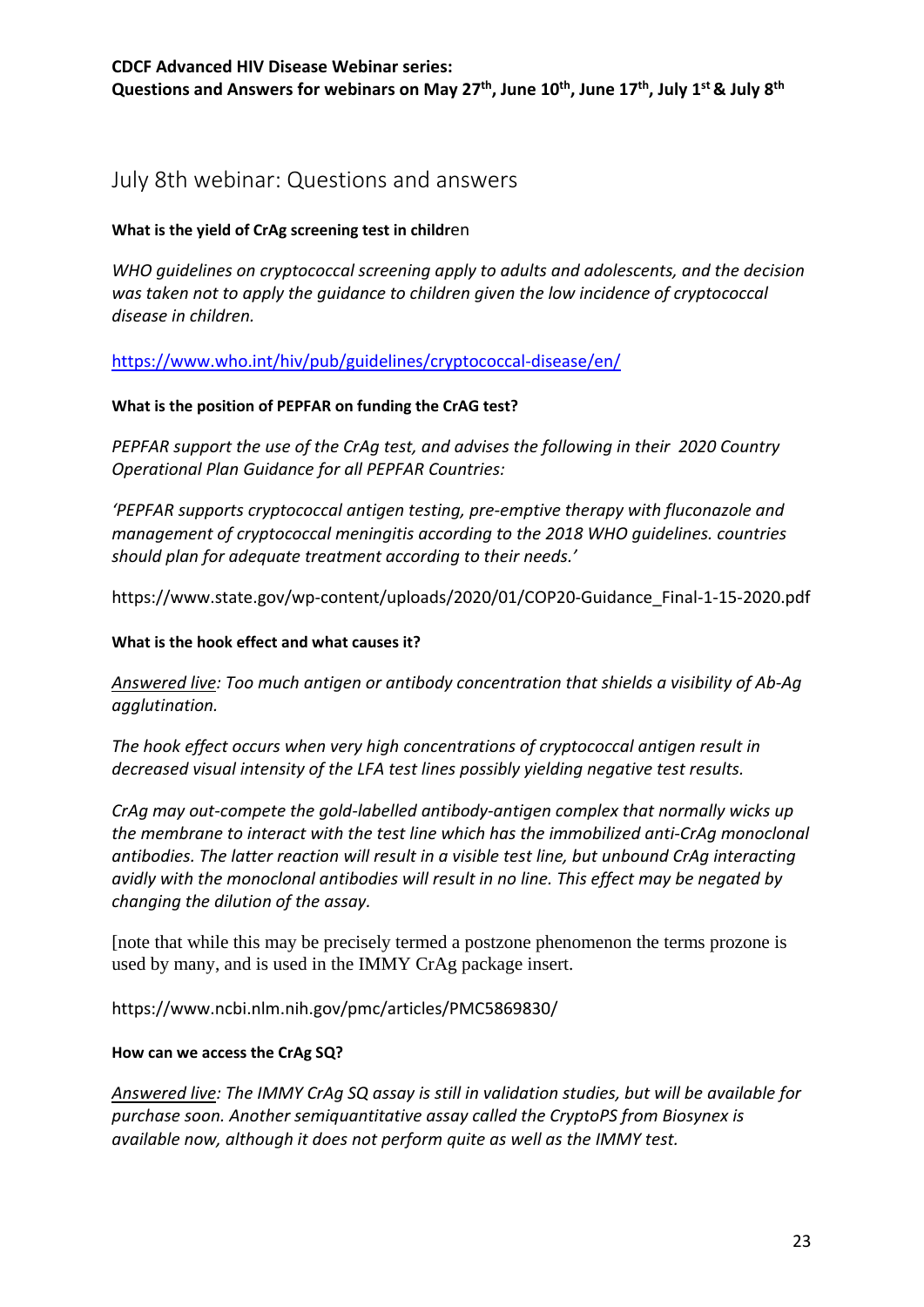Questions and Answers for webinars on May 27<sup>th</sup>, June 10<sup>th</sup>, June 17<sup>th</sup>, July 1<sup>st</sup> & July 8<sup>th</sup>

 **Are we evaluating any urine based technologies. If yes, How close are we to the possibility of a Urine CrAg LFA SQ that is sensitive and specific** 

 *urine using the LFA test. This has stopped it being a useful test in urine. I am not sure if any Answered live: We have previously looked at detecting CrAg in urine, and shown that it is reliably detectable. The problem has been that we see a lot of false positive CrAg results in CrAg test manufacturers are working on overcoming this limitation.* 

 **Were the mortality associated with persistently raised intracranial pressure? Or this was not correlated. I ask this question because our experience is that mortality tends to be associated with persistently raised intracranial pressure.** 

*Answered live: Raised ICP is certainly associated with mortality if it is not managed aggressively. In our studies where we do very frequent LPs to manage pressure vert carefully we no longer see an association between raised ICP and mortality.* 

**Is there any role for CrAg SQ in assessing for recurrent Cryptococcal meningitis / treatment failure?** 

*Answered live: I don't have any data on this, but we would expect CrAg to remain positive following successful treatment, and CrAg titre is not useful in assessing treatment response.* 

#### **Has anyone tried pool testing samples for CrAg screening**

 *pool, so have not adopted, but sensitivity would need to be worked out and you would miss we have tried this in the lab and as you can imagine reduces sensitivity by the number in the possible positives.* 

#### **How to improve access to Liposomal Amphotericin B + Flucytosine in countries with low incomes?**

*A difficult question, we need a viable market of affordable products, prioritization of their use by countries and registration. We would encourage everyone to advocate where you are for affordable access to all AHD medicines. see article below for some more thoughts[.https://www.sciencedirect.com/science/article/pii/S1201971220301168](https://www.sciencedirect.com/science/article/pii/S1201971220301168)* 

#### **So, going forward perhaps for screening, is there a criteria for testing using CD4 count and perhaps for symptomatic treatment if the patients are in a setting where CrAg test cannot be done? Any role for prophylaxis?**

 *mortality benefit was specifically related to treatment for CrAg positive patients. In the India ink on CSF specimens. India ink testing has high specificity. However, the sensitivity of this test is much lower than that of the CrAg LFA on CSF. Cryptococcus can also be detected The idea of primary prophylaxis is a bit controversial – a Cochrane review essentially found no mortality benefit, and there is the extra cost and risk of driving antifungal resistance with blanket fluconazole. REALITY trial found some mortality benefit, but it did not seem that the absence of a CrAg test, Cryptococcus can still be tested for in symptomatic patients using*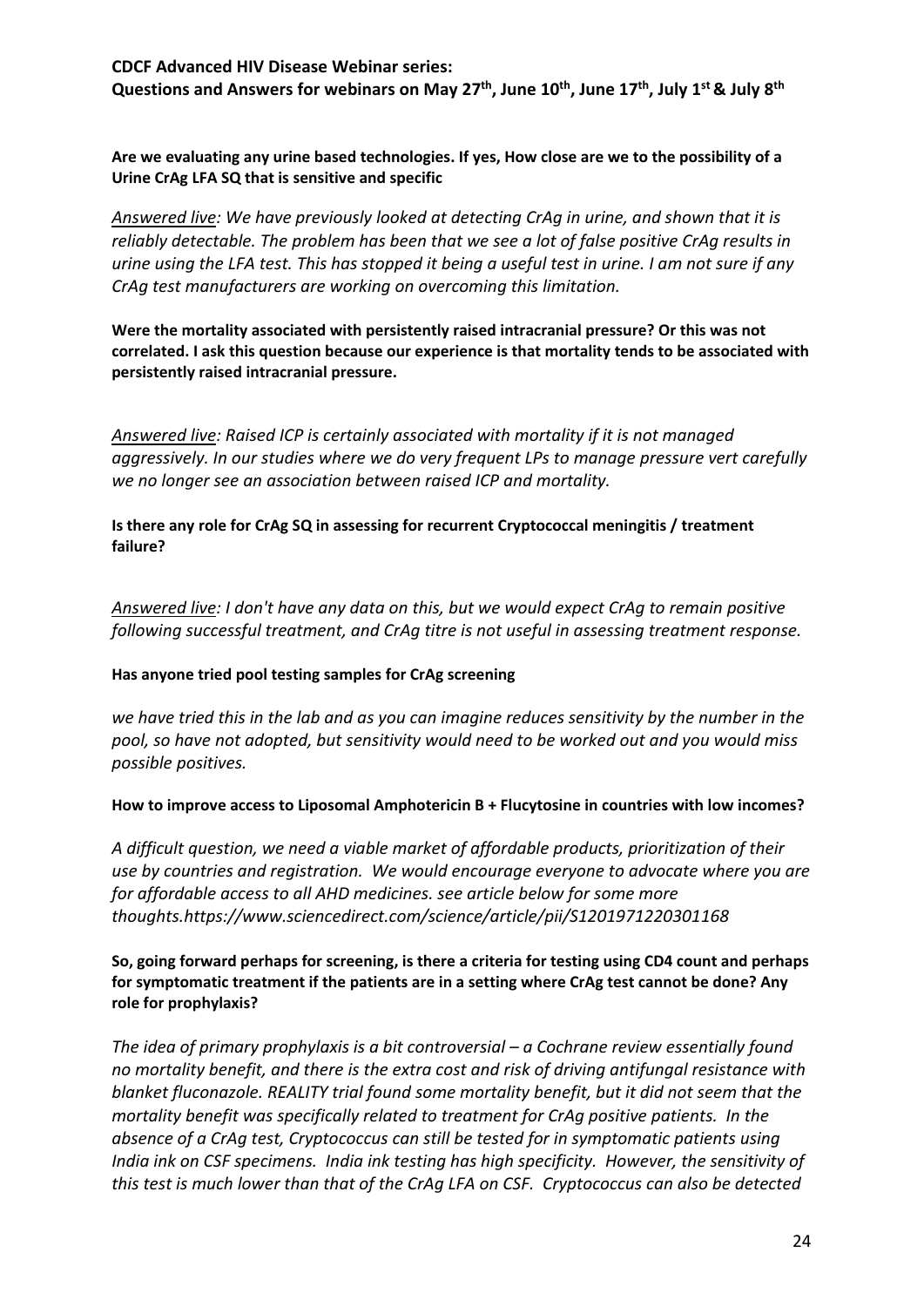*in CSF culture, but the time to result (1-2 weeks) is generally too long to meaningfully affect treatment decisions.* 

## **How can we minimize supply disruptions of ART and antifungals during COVID?**

Many countries are currently (as of July 6<sup>th</sup> 2020) reporting critical levels of antiretrovirals,

[https://www.who.int/news-room/detail/06-07-2020-who-access-to-hiv-medicines-severely](https://www.who.int/news-room/detail/06-07-2020-who-access-to-hiv-medicines-severely-impacted-by-covid-19-as-aids-response-stalls)[impacted-by-covid-19-as-aids-response-stalls](https://www.who.int/news-room/detail/06-07-2020-who-access-to-hiv-medicines-severely-impacted-by-covid-19-as-aids-response-stalls) 

WHO has produced guidance on "**Maintaining essential health services: operational guidance for the COVID-19 context"** 

## <https://www.who.int/publications/i/item/10665-332240>

One of the key recommendations is to maintain access to ART through the appropriate use of multi month dispensing (MMD).

## **coinfection in advanced HIV disease? How do we tackle challenges of poly pharmacy associated with management of CCM&TB**

*It's important to assess existing medicines with those being commenced for any potential interactions. The issue of pill burden should be addressed in adherence counselling. The fixed dose combination of cotrimoxazole, isoniazid, vitamin B6, fixed dose co-formulation, could help to reduce polypharmacy and may have a role in supporting adherence, but this is rarely used.* 

#### **What are the updates on cheaper options for CD4 testing? Can patients with advanced HIV also get MMD?**

*The main benefit of MMD is that is reduces the number of clinic visits necessary for the collection of ART. It's important to remember that under normal circumstances those with advanced disease do need more intense follow up, in their guidelines on managing those with advanced disease they recommend that:* 

*"People with advanced HIV disease require closer follow-up during the initial period of receiving ART to monitor the response to ART and to identify signs and symptoms of possible immune reconstitution inflammatory syndrome. During the REMSTART study, weekly home visits were provided during the first month on ART (46). Even with close initial follow-up in the REALITY trial, many people died at home, with most deaths occurring very soon after ART initiation. People discharged after hospitalization for advanced HIV disease may also require more intensive follow-up. The feasibility of the frequency of visits is context specific and may also depend on the person's ability to travel to the clinical site"* 

**<https://apps.who.int/iris/bitstream/handle/10665/255884/9789241550062-eng.pdf?sequence=1>**